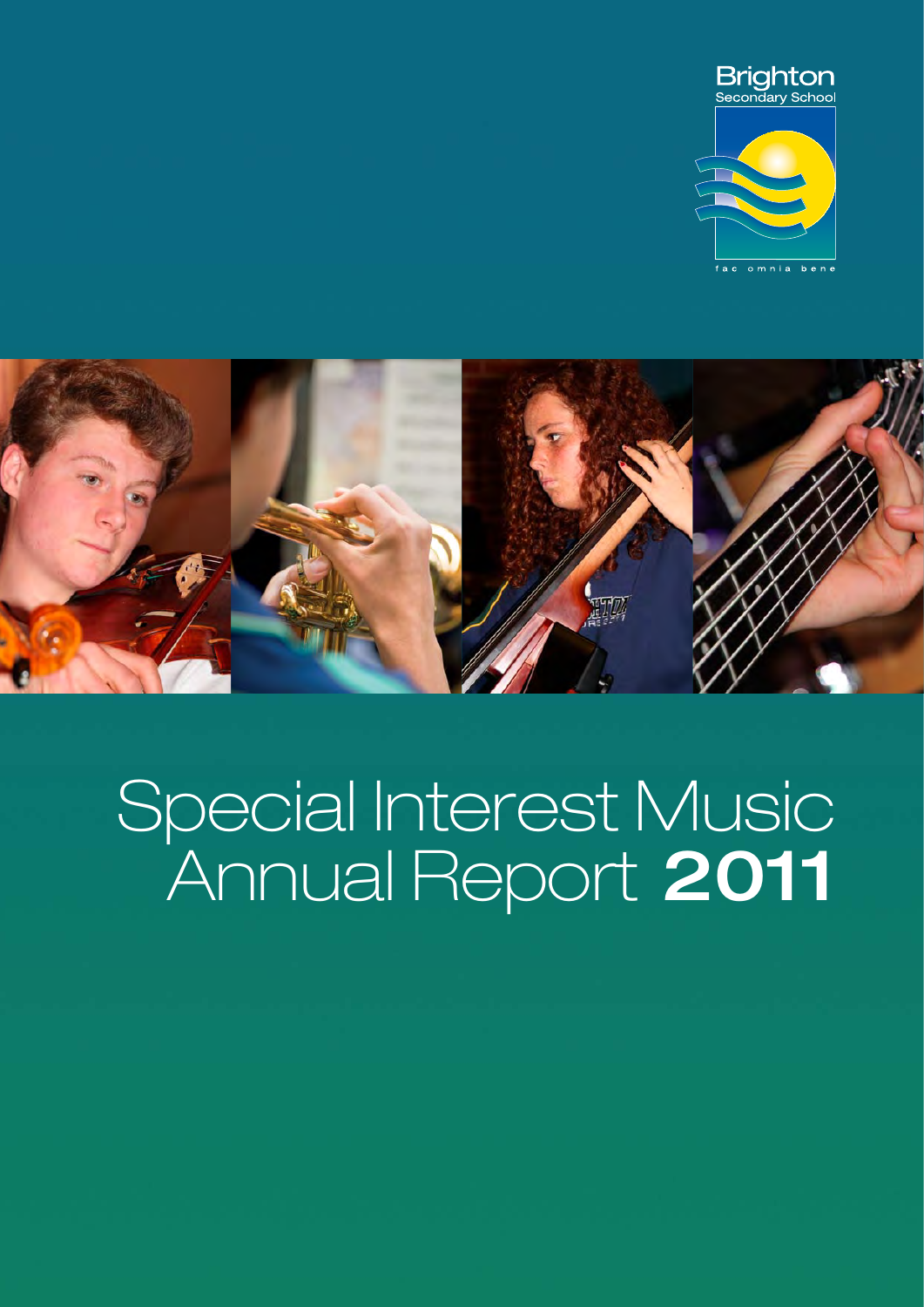# **BRIGHTON SECONDARY SCHOOL**

# **Special Interest Music Report**

# 2011

# **CONTENTS**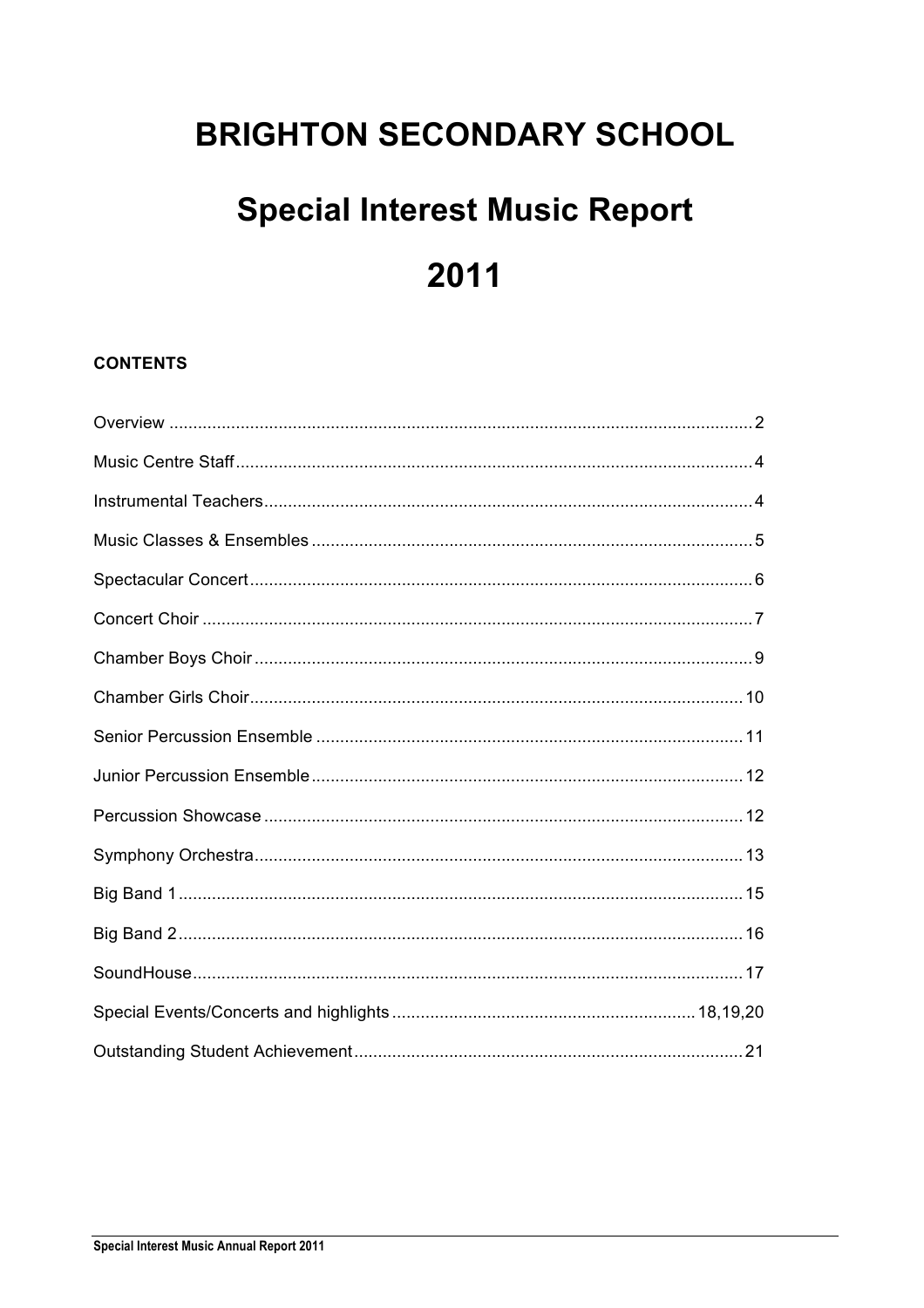# **OVERVIEW**

Brighton Secondary School Special Interest Music continued seeking new heights in music education, presented high calibre musical performances, trained the next generation of gifted and talented musicians, and successfully delivered the SACE Music curriculum. The Brighton Music Centre achieved a record number of entrants into a variety of tertiary courses such as engineering, architecture, medicine, medical science and teaching as well as a range of music courses. Brighton's reputation for nurturing and developing truly outstanding instrumental and vocal ensembles and international standard instrumental soloists was maintained. Divergent concert programming and the presentation of new music were continued in 2011.

I was particularly delighted when His Excellency Rear Admiral Kevin Scarce agreed to become Patron of the four Special Interest Music Centres in South Australia. The process of negotiating this patronage began when I was invited to organize a group of Brighton Secondary School Special Interest Music Centre's finest musicians to perform at Government House. This event was organized in conjunction with Heritage SA to give a sumptuous feast of vocal and instrumental music in the gallery of the Government House in November 2010. During this event His Excellency graciously posed for photos with our students and agreed that one day he would consider becoming a Patron of Brighton SIMC in South Australia. After much negotiation and consideration of vice regal protocol, His Excellency finally consented to be the Patron of all the four Special Interest Music Centres in South Australia. Brighton continued its relationship with the South Australian Government House when Brighton students were invited to present a morning recital on 3<sup>rd</sup> April 2011 at the Government House Open Day and again, in conjunction with the SA Police Band, on the 175<sup>th</sup> Birthday Celebration on 13<sup>th</sup> November.

I have much pleasure to inform you that a group of the 2011 Year 8 Special Interest Music students have been propelled forward to be one of the most outstanding young musical ensembles after less than nine months training. This year 8 jazz group (7 in total) performed in our Brighton Jazz Cabaret, Indigenous Students Open Day at Brighton and Andrew Southcott's 'Spring' in Springfield House on 20<sup>th</sup> November. This group will also perform at the 2012 'Carnevale' on 11<sup>th</sup> February

Following the highly successful World Concert Tour in 2010, I visited to China and Italy in January 2011 to have negotiations with Tim Fischer, Australian Ambassador to the Holy See, Clelia March, Australian Cultural Attaché in Rome and the Italian Consulate in Adelaide's representative Ignazia Nespolo in Padova. The end result of these negotiations was that Brighton music students would perform at the Italian National Day in Adelaide. This year was particularly special as it was also the 150<sup>th</sup> anniversary of Italian Reunification in 1861 and Brighton students were invited to perform on the 25<sup>th</sup> June to celebrate this event. I also secured a concert with Tim Fischer as Key Note Speaker to celebrate the Brighton Secondary School 60<sup>th</sup> Anniversary in 2012.

A group of BSS students under the leadership of Principal O'Neill and I travelled to Villers Bretonneux to commemorate ANZAC Day in April this year while the Brighton Secondary School Boys Choir gave a wonderful performance at the Brighton Jetty Road Dawn Service. Principal Olivia O'Neill and I were immensely moved by our heritage and the true Australian spirit that we planned further visits to France for 2013. During the July vacation Andrew Dean went to Paris and represented Brighton Secondary School SIMC to enable negotiations with the Australian Ambassador in Paris for ANZAC Day Centenary Celebration in Villers Bretonneux to begin.

Craig Bentley was Head of Music and Andrew Barrett was the Coordinator of Music for the first four weeks of Term 2 during my Long Service Leave. The Music Centre under these 2 leaders gave an amazing performance at the opening of Brighton Performing Art Centre. An original composition was written for this occasion when the Governor of South Australia His Excellency Kevin Scarce and the then Minister of Education, the Honourable Jay Weatherill opened the BPAC on the 19<sup>th</sup> May. Andrew Barrett composed a special fanfare for this occasion and we were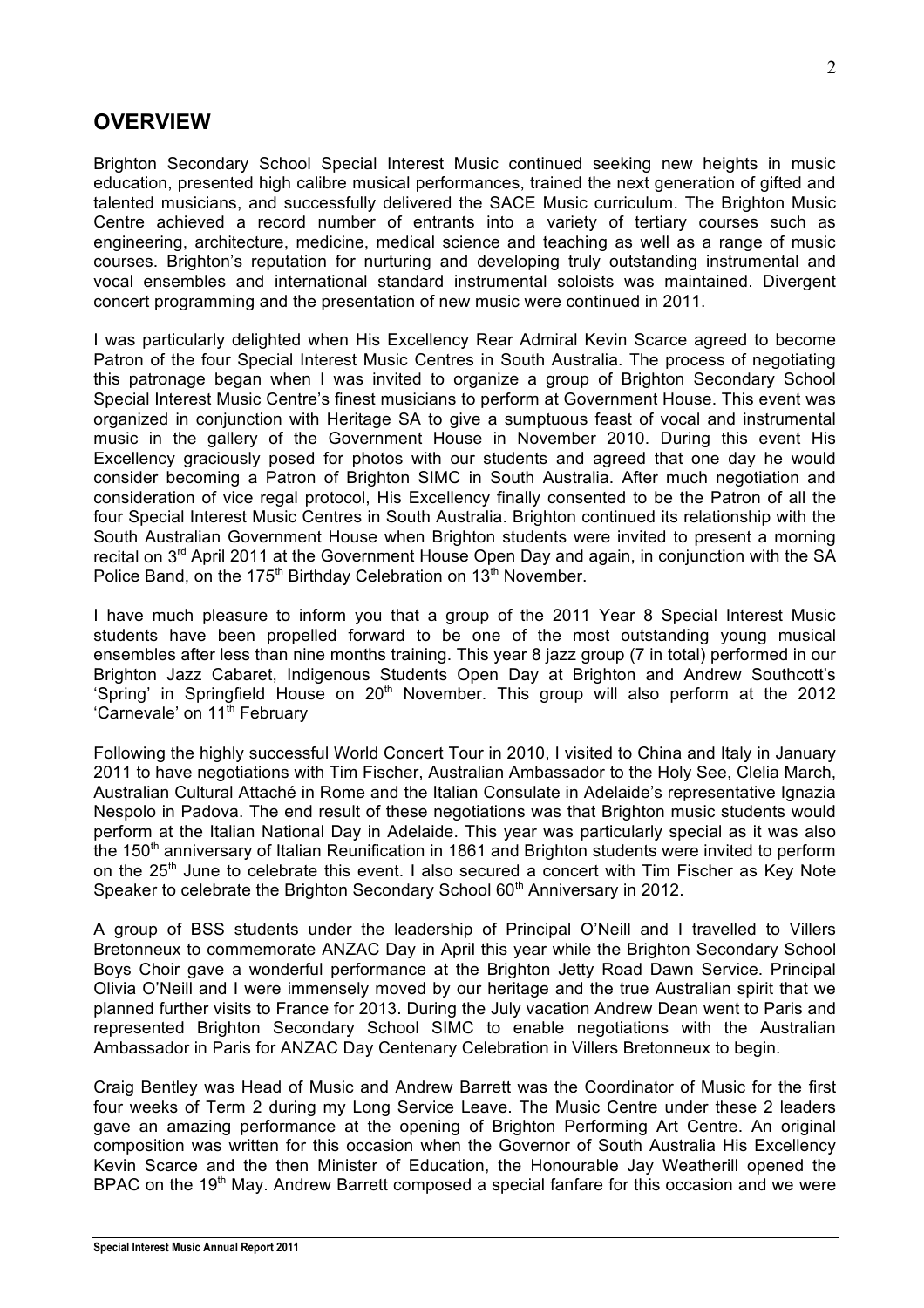delighted the same composition was performed at the Italian National Day as well as at the Valedictory and Presentation evening.

Despite not having a regular rehearsal time the Brighton Secondary School Brass Ensemble has established itself to be one of the finest in its kind since 2010. The ensemble has provided incidental music for The Don Dunstan Foundation's March event when the Prime Minister, Julia Gillard, was the keynote speaker. The Brass Ensemble was also invited to perform at the 'Poppy Rain' at the school oval on Remembrance Day, which gained national recognition when 120,000 Poppy Flowers were dropped on Brighton Secondary School oval. It is anticipated that we could further develop this ensemble to entice Ensemble Performance students in the future.

The Brighton Secondary School Symphony Orchestra gained much accolade in the Sydney 2008 Orchestral Festival when our orchestra performed in Sydney Opera House. It is anticipated that the BSS Symphony Orchestra will tour Sydney in 2012 and again perform at the Sydney Opera House.

Brighton Secondary School will be celebrating our  $60<sup>th</sup>$  Anniversary in 2012. We are looking forward to a special 60<sup>th</sup> Anniversary Concert, which will be held at our Brighton Performing Art Centre on 23<sup>rd</sup> May. At this event the BSS Symphony Orchestra will perform along side with some of our old scholars as well as Australian Army Band and SA Police Band. This concert will be an amazing opportunity to advertise Brighton musical community.

This year we again participated in the Recitals Australia Lunchtime Concert Series in Pilgrim Church Adelaide. Several concerts were presented featuring current students and old scholar Tong Zheng (violin). These concerts give the Brighton Music Centre considerable publicity via the Radio Adelaide broadcasts. These concerts will continue in 2012 with Brighton's first appearance on the 14<sup>th</sup> March 2012 as part of the Adelaide Fringe Festival program. At the end of August Brighton Music Centre was asked to present a concert as part of the Flinders University concert series held in the university library. This concert featured outstanding soloists from each year level. This was a highly successful concert resulting in an invitation to present another concert in 2012.

I would like to pay tribute to our Principal Olivia O'Neill for her vision, support and assistance towards the Music Centre in the past 7 years and for making Brighton Secondary School a school of choice and certainly one of the great public schools of our time. Her re-appointment to Brighton Secondary School is certainly great news for SA public education.

Sincere appreciation must be extended to the BSS Music Staff for the huge number of musical events delivered throughout 2011. Our thanks must also extend to IMS instrumental staff, independent instrumental teachers, Adelaide University Music Staff and our SSO staff, especially Pam Parsons, Denise Hoskin and Colin Saunders.

**Mr Jeff Kong Head of Music**



Performance at the Opening of Government House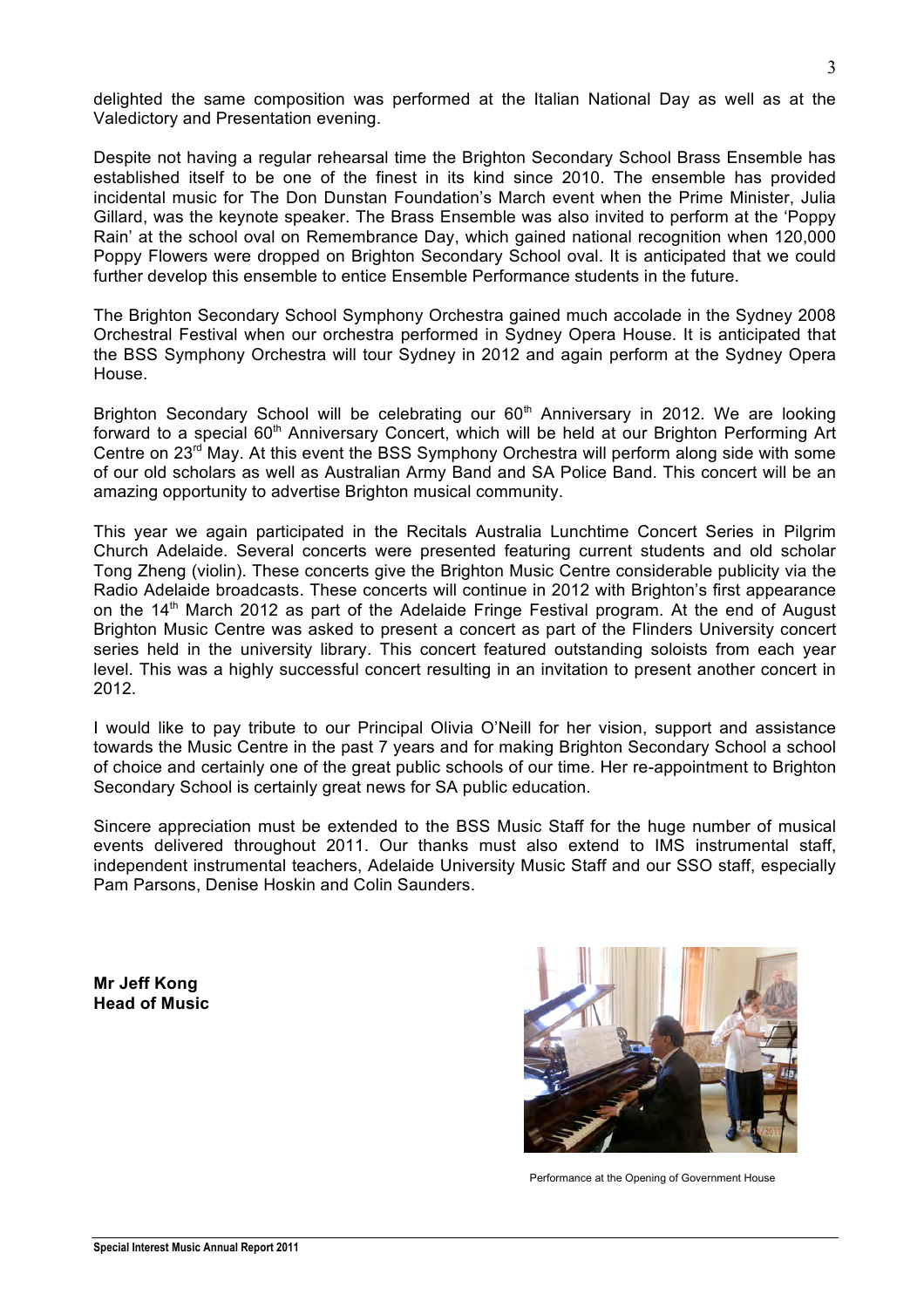| <b>Head of Music</b><br>Jeffrey Kong                | B Mus (Hons), Dip Ed, DSCM, A Mus A, L Mus A |
|-----------------------------------------------------|----------------------------------------------|
| <b>Coordinator of Music</b><br><b>Craig Bentley</b> | <b>B. Ed. Secondary Music</b>                |
| <b>Classroom Teachers</b>                           |                                              |
| <b>Billy Anthony-James</b>                          | B Mus, Dip Ed, AST2                          |
| <b>Andrew Barrett</b>                               | B Mus, Grad Dip Ed, Step 9                   |
| Mark Cameron-Smith                                  | B Mus, Ass Dip Jazz, Grad Dip Ed, AST2       |

Annie Kwok B Mus, Perf. Grad. B. Ed. Advanced Diploma Accompany, AST1

Andrew Dean **B Mus Grad Dip Ed, Cert 111 Sound Engineering Step 9** 

# **Music Secretary**

Pam Parsons

#### **Instrumental Teachers**

#### **DECS Instrumental Service**

| Bassoon            | Rosamund Kelly B Sc (Hons), CIT (TAFE)                        |
|--------------------|---------------------------------------------------------------|
| <b>Brass</b>       | Sue Asser B Mus, Grad Dip Ed                                  |
| Violoncello        | Sandra Hosking                                                |
| Clarinet/Saxophone | Cheryl Bentley B Ed (Sec Mus)                                 |
|                    | Len Shelley B Ed, Dip T (Sec)                                 |
| Double Bass        | David Schilling Dip Mus                                       |
| Flute              | Timothy Nott B Mus (Hons), Grad Dip Ed                        |
| Percussion         | Michael Gillard B Mus (Hons), Dip Ed                          |
|                    | David Hopgood B Ed                                            |
| Trumpet            | Robert Chenoweth B Mus, Grad Dip Ed                           |
| Trombone           | Peter Doherty B Mus, Grad Dip Ed                              |
| Violin/Viola       | Roland Dankbaar BA (Mus), Grad Dip Ed<br><b>Judy Fletcher</b> |
| Voice              | Heather Elliott B Mus, AMusA, LMusA                           |

#### **Private Instrumental Music Teachers**

| Robyn Habel                               |
|-------------------------------------------|
| Pip Weston BA (Hons), LTCL, ALCM          |
| Cassandra Boath BMus (Hons) A Mus A       |
| James Brown M. Mus                        |
| Rosemary Stimson B Mus, Dip Ed            |
| Debra Andreacchio B Mus (Hons), Grad DipT |
| Jane Burgess B Ed                         |
| Eu Jin Wong                               |
| Jamie Adam                                |
| <b>Belinda Gehlert B Mus</b>              |
| Naomi Hede B Mus                          |
|                                           |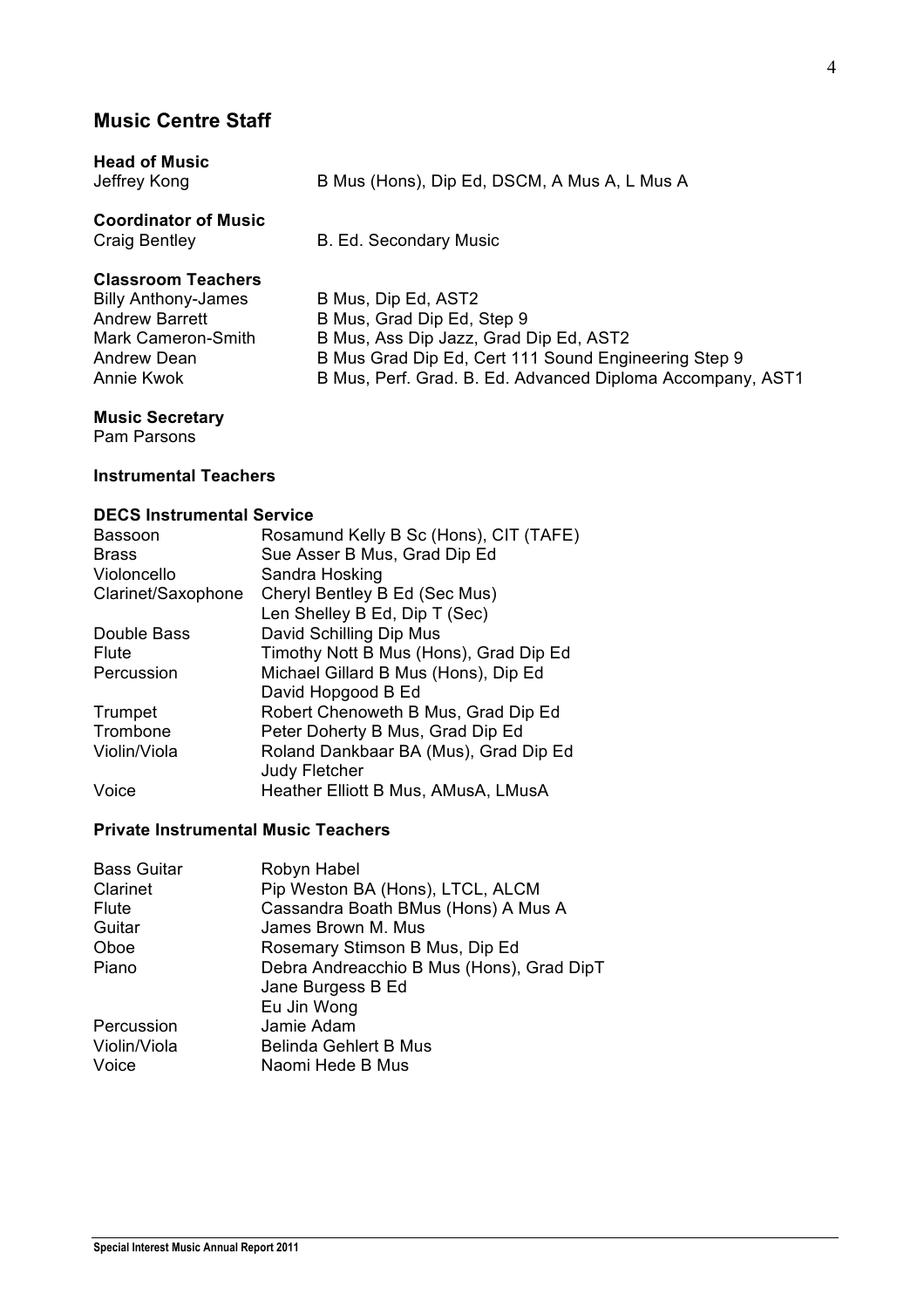# **Music Classes 2011**

| Year 8<br><b>Special Music</b><br><b>Elective Music</b><br><b>General Music</b>                                                                                      | 30<br>58<br>37                |
|----------------------------------------------------------------------------------------------------------------------------------------------------------------------|-------------------------------|
| Year 9<br><b>Special Music</b><br><b>Elective Music</b>                                                                                                              | 19<br>51                      |
| Year 10<br><b>Special Music</b><br><b>Elective Music</b>                                                                                                             | 38<br>56                      |
| Year 11<br><b>Music Craft</b><br><b>Music Studies</b><br><b>Composing and Arranging</b><br>Sound Technology                                                          | 29<br>14<br>9<br>13           |
| Year 12<br>Musicianship<br>Solo Performance<br><b>Music in Context</b><br>Performance Special Study<br><b>Ensemble Performance</b><br><b>Composing and Arranging</b> | 15<br>19<br>7<br>7<br>24<br>7 |

# **Performance Ensembles 2011** Concert Choir A. Kwok

|                            | A. Barrett       |
|----------------------------|------------------|
| <b>Concert Band</b>        | C. Bentley       |
| <b>Combined Choir</b>      | J. Kong          |
|                            | A. Barrett       |
|                            | A. Kwok          |
| Senior Concert Band        | A. Barrett       |
| School Ensembles           | J. Kong          |
| Senior Percussion Ensemble | B. James         |
| Junior Percussion Ensemble | M. Gillard       |
| Sinfonia                   | R. Dankbaar      |
|                            | J. Fletcher      |
| Big Band One               | C. Bentley       |
| <b>Big Band Two</b>        | M. Cameron-Smith |
| Symphony Orchestra         | A. Dean          |
| Girls Chamber Choir        | A. Kwok          |
|                            | A. Barrett       |
| Year Level Soloists        | J. Kong          |
|                            |                  |

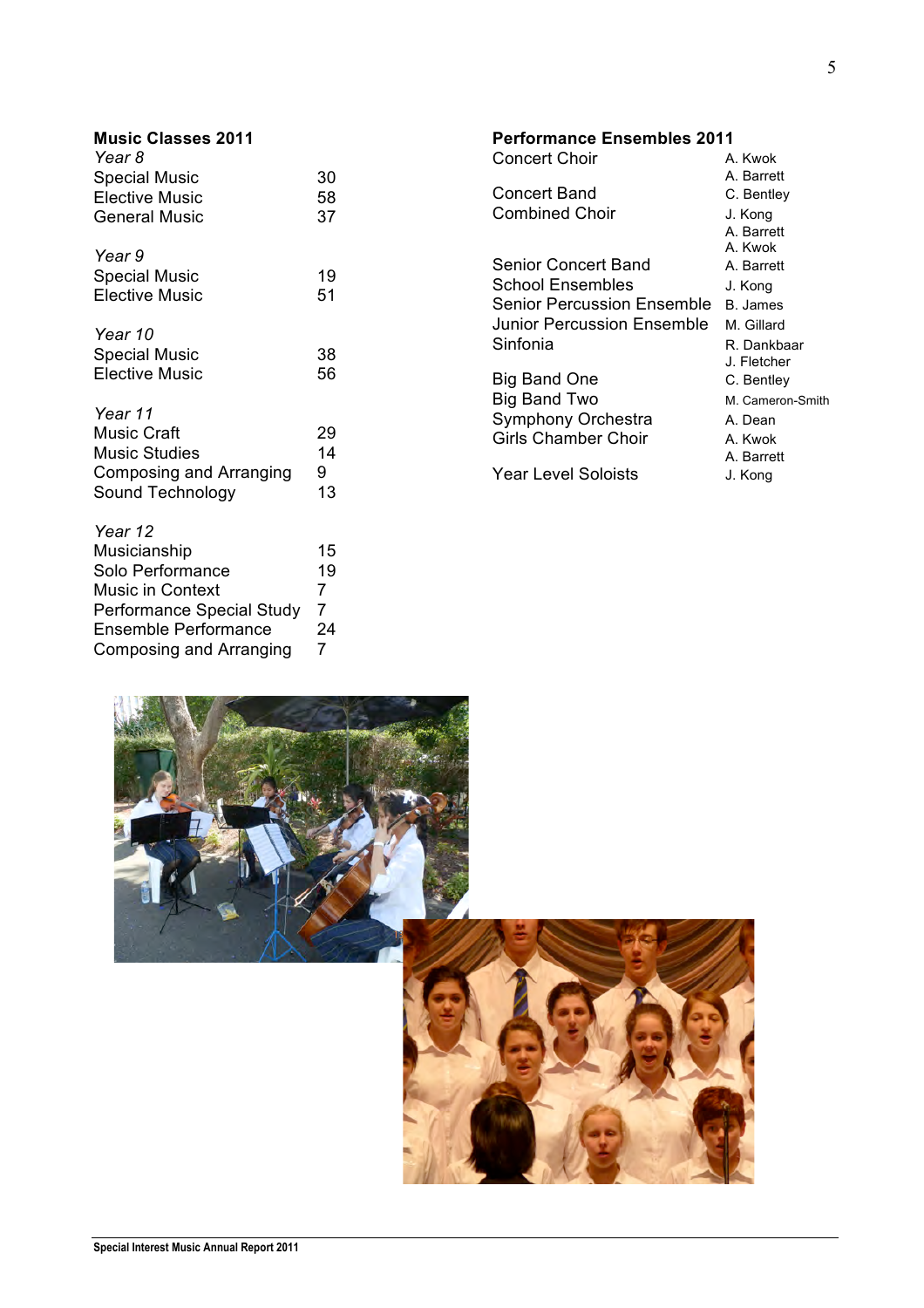# **Spectacular Concert 2011**

The music spectacular was held in August and showcased all of the music staff and ensembles. This vear this event celebrated the 35<sup>th</sup> Anniversary of the establishment of the BSS Special Interest Music Centre and was also used to recognise and acknowledge a number of people who had provided help and support to the music program in recent years. It also showcased a number of old scholars from the past 35 years as well as guest artists from the Fremont Elizabeth City Music Centre. Two specially invited guests were Amanda Vanstone, former Australian Ambassador in Italy and Orietta Borgia, Acting Consul of Italy in South Australia who were to be acknowledged for their support of the BSS Music Centre. The program was:-

Pre Concert BSS Big Band 1 (Craig Bentley) Advance Australia Fair – Brass Ensemble (Andrew Barrett) Percussion Ensemble (Billy James) Fremont Elizabeth City– Guitar Ensemble BSS Concert Band (Andrew Barrett) Old Scholar Guest Artists BSS Concert Choir (Annie Kwok) Presentations:- Amanda Vanstone – Former Australian Ambassador to Italy Orietta Borgia – Acting Consul of Italy in South Australia BSS Combined Choir (Jeffrey Kong)

The 2011 Brighton Secondary School SIMC 35<sup>th</sup> Anniversary Concert was held at Elder Hall, Adelaide University. We were delighted to have so much support from music students, music and general staff at Brighton as well as the Brighton Community. More than 200 music students performed at this joyous occasion as well as some extremely gifted old scholars.

Old Scholar Performers this year included:

Trombonist Julian Bain (1996) who collaborated with Jeffrey Kong in Guilmant's "Morceau".

Violinist Lucas O'Brien (2003) collaborated with Jeffrey Kong in Frank's "Sonata for Piano and Violin".

Both of these old scholars have professional musical careers in Melbourne and Perth. The piano part for their items called for precision and virtuosity.

'Limited Edition' (1989/90) – 8 Brighton High School graduates from formed this very charming singing group. These young professionals (musicians and other careers) are well known with their work and at the "Sound of Christmas" concert performed tunes from "Westside Story".

Duo Pianist (2010) Ben Betelli and Callum Gunn to accompanied the BSS Concert Choir.

Peter Kelsal (1985) playing the organ part with BSS Orchestra in Holt's "Mars" from "The Planets".

With Brighton Secondary School 60<sup>th</sup> Anniversary in 2012, we are looking forward to more old scholar collaboration at our celebration concert on 23<sup>rd</sup> May and Music Centre Concert on 15<sup>th</sup> August in Elder Hall. There are so many old scholars of high calibre that it may take several years to feature just a fraction of them without taking into account the old scholars of the future.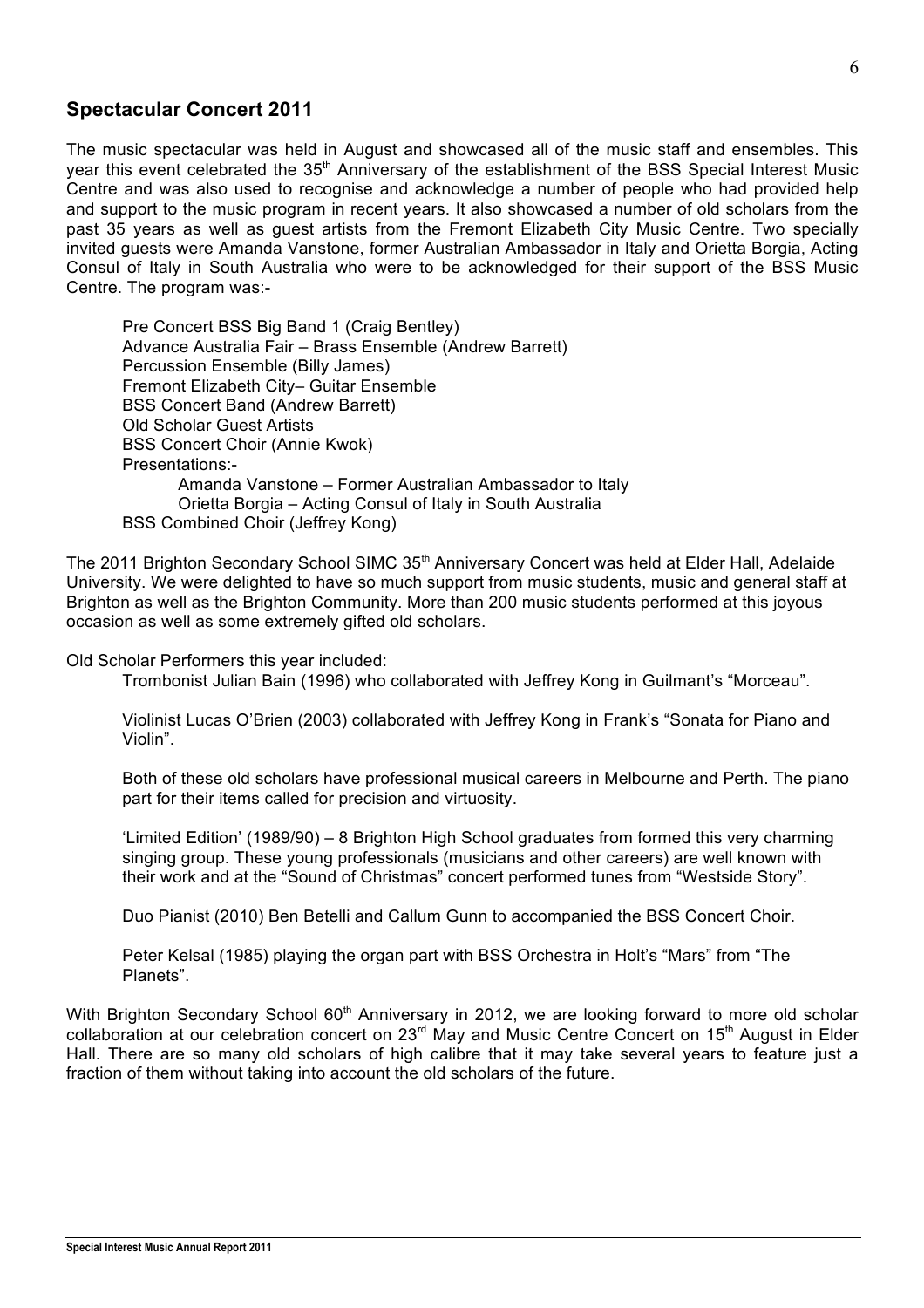# **Concert Choir/ Ilfracombe Illusion**

#### **Director: Annie Kwok**

#### **Pianist: Andrew Barrett**

#### **Members:**

#### **Soprano**

Bremner, Chloe Hicks, Chelsea Huang, Sonia Murphy, Danielle Nunu, Rosie Osenk, Ivana Quigley, Emma Warner, Aiesha Wethem, Hannah Archbold, Jessica Davies, Harriet Fatchen, Renae Lam, Rosanna Leatch, Karina Liu, Jenny Nott, Gina Williams, Emma

#### **Bass**

Griffin, Colin Pearce, Nick Oakley, Mark Rowell, Jayden Whitelock, Jacob Ellis, Jo Abregana, Ralph Bain, Jacob Baker, Hurley Bullitis, Henry De La Lande, Jack Helps, Sean Huang, Garry Marks, Tom

#### **Repertoire:**

- 1. "Stand Up", from "Heart Land" by Matthew Hindson
- 2. "And I Think it's Going to Rain Today" Randy Newman, Arranged by Annie Kwok
- 3. "Dance of the Sugar Plum Fairy", arranged by Jeff Funk
- 4. "Agneau de Dieu", Rupert Lang
- 5. "Gloria Partri", Sally K. Albrecht
- 6. "Thulele Mama Ya", Lisa Young from "Coco's Lunch"
- 7. "Torches", John Joubert

# **Alto**

Affleck, Elizabeth Davies-Ardill, Freya Hartley, Jess Irvine, Mai Ly Fisher, Phoebe Footner, Lauren Galbraith, Kate Krytska, Xeniya Samuel, Rachael Rodionova, Olga Turner, Kiera Williams, Natalie Bouchier, Tara Gillespie, Charlotte Green, Maya Hollamby, Natasha Sherrah, Claire Tran, Tiarne Willemsen, Alice Wilson, DeAnne

#### **Tenor**

Coote, William Martin, Shai O'Brien, Nathaniel Olds, Spencer Parton, Bob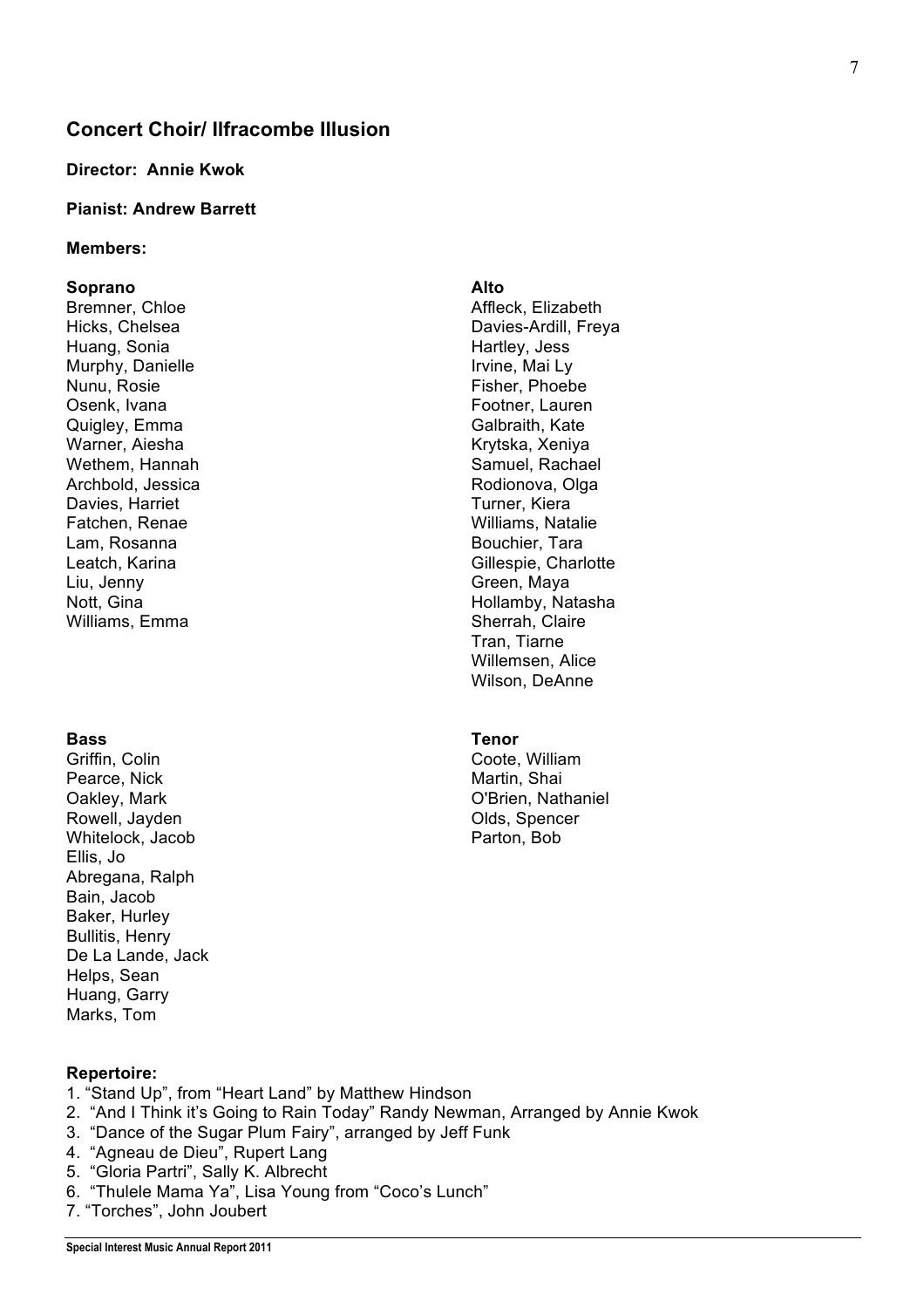- 8. "O Come, O Come, Emmanuel", David Willcocks
- 9. "Adam Lay YBounden", Boris Ord

#### **Ilfracombe Illusion**

- 1. "I Can't Give You Anything But Love", arranged by Kirby Shaw
- 2. "Festive Alleluia", Lyn Williams, arranged by Annie Kwok
- 3. "Message", Annie Kwok

#### **Performances:**

Adelaide Choral Eisteddfods: June  $22^{nd}$  and  $23^{rd}$  2011 (Concert Choir + Ilfracombe)  $35<sup>th</sup>$  Celebration Concert Music spectacular: August 27 $<sup>th</sup>$  2011 (Concert Choir)</sup> Jazz Cabaret: October 21<sup>st</sup> 2011 (Ilfracombe) Festival of Music: September 17<sup>th</sup> 2011 (Ilfracombe) Festival of Lessons and Carols (December  $12<sup>th</sup> 2011$ )

# **Highlights:**

The Concert Choir is comprised of senior students in Years 10 to 12, with Year 9 choristers by invitation. Its main purpose is to challenge and extend students in choral singing with new, varied and exciting repertoire. A focal point is new and Australian repertoire. Students in this ensemble are a dedicated breed – dedicated to improving and honing their musicianship as well as their organisation, with rehearsals a test of character and endurance being at 7:30 – 8:30am every Friday.

Our major performances for 2011 include the prestigious Adelaide Choral Eisteddfods, where we were awarded with a second placing in the Open Choral Division, against other outstanding amateur, school and community choirs. Another major highlight of the year's performances was the Annual Music Centre Spectacular, held at Elder Hall, Adelaide University. This event marked 35 years of Brighton's Special Interest Music program, and the Concert Choir celebrated this feat with a unique performance of "Dance of the Sugar Plum Fairy." The members of the choir spent many hours learning and practicing a choreographed lightshow using small key-ring lights. The Year 12s and I were delighted to recapture some of the whimsy and playfulness in the piece, and have a chance to not be "serious Year 12s". Our performance captured the delight of the audience and the dismay of one of our basses, Jack De La Lande, who was the sole bass to correctly make the entry out of 13 basses. He is now reportedly trying to relocate to the tenor section.

Throughout the year, the choir has improved in vocal technique, tone, control and ensemble, as well as creating a bond that only the tightest of ensembles have with one another. Many of the choristers were part of last year's extremely successful China/Europe tour, and hence had laid the groundwork for their friendships and a strong working relationship. Musically, we have developed in leaps and bounds – beginning with an audition and regular nods to our musicianship woven into our rehearsals. Our director, Ms Annie Kwok, has been as enthusiastic, dedicated and imaginative with our aural and musicianship training as she has rehearsing our pieces. Warm-ups "a-la-Kwok" have challenged us from our sleepdrunk states to a higher-level of musicianship in the areas of sight-singing, pitching, tuning and tone production. It is only in hindsight that I marvel at how far I, and the rest of the choristers, have come. It is exciting to know that we are still on the uphill climb to reaching our full potential – my only regret is that this is the point where I bid farewell to the Concert Choir.

It has also been a special year for Ilfracombe Illusion, our inaugural Jazz Choir formed for the sole purpose of performing in Generations in Jazz. It has become a close-knit, multi-purpose choir, gaining a notable Honourble Mention in the Small Choirs section of the Adelaide Choral Eisteddfods, letting rip at the Jazz Cabaret before being saintly choristers at the Lessons and Carols Service. It's built a momentum of its own, with students from all year levels and choirs inquiring when next year's auditions were from late July this year.

**Special Interest Music Annual Report 2011** Ms Annie Kwok directs both Concert Choir and Ilfracombe Illusion, and Mr Andrew Barrett accompanies Concert Choir in rehearsals and performances. A special thanks needs to go to these two members of Brighton's Music Staff for their dedication and their support for their students throughout the year, not just chorally but as teachers and mentors. Ms Kwok's determination, ridiculous amounts of energy, and enthusiasm for all things choral are infectious and inspiring, and with each year she continues to pull the choir forward and create new sounds. Mr Barrett's exemplary piano playing is the perfect support for this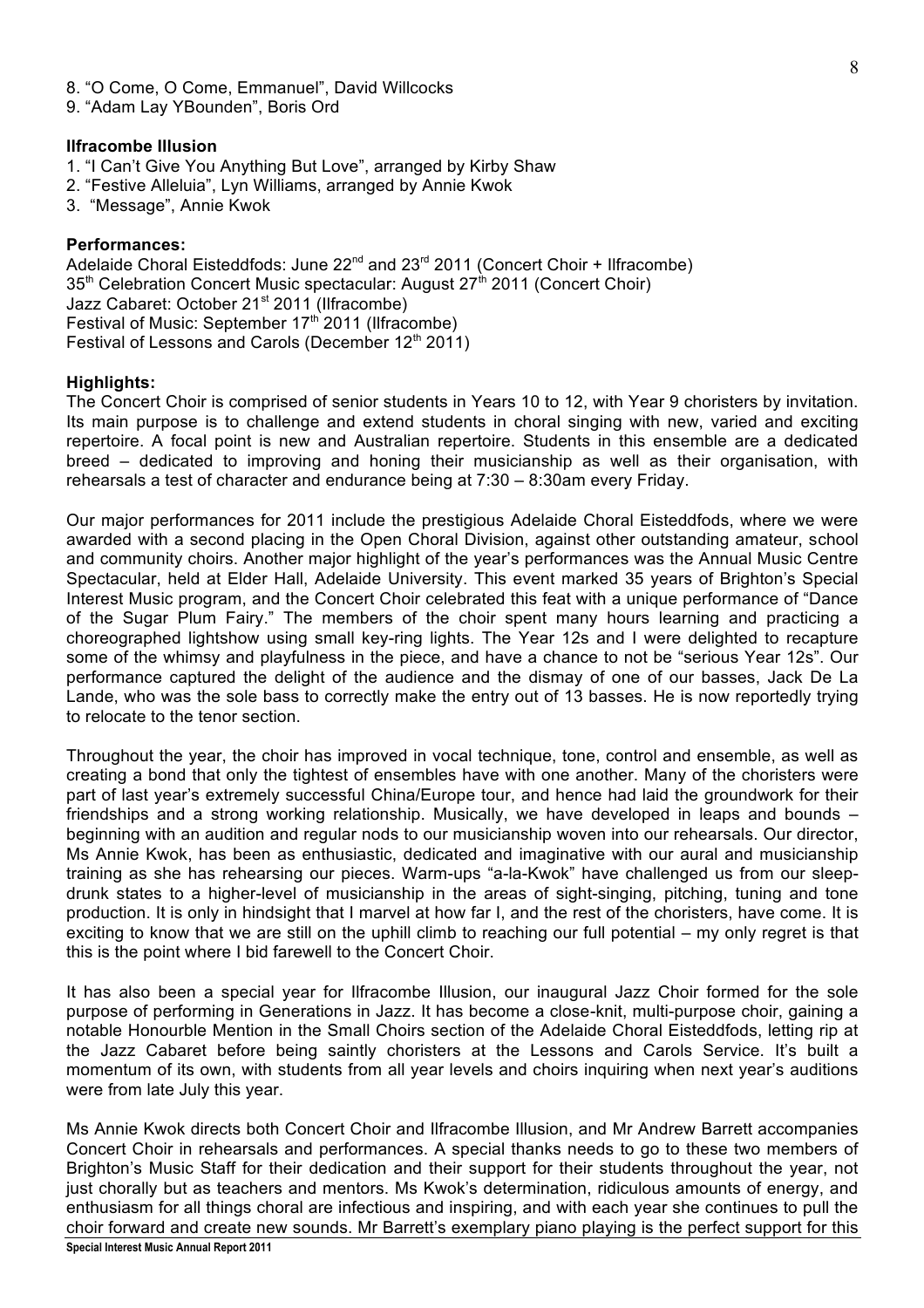exponential growth. They, in turn, should realise how much their input is recognised and appreciated by the students. In my opinion, there are very few people who could adequately push the choral program at Brighton to the heights that these teachers have achieved.

… Mark Oakley + Senior Students

# **Brighton Secondary School Boys Chamber Choir**

**Director:** Andrew Barrett

**Pianist:** Annie Kwok

**Members:** Rufus Chen, Nathaniel O'Brien, Bob Parton, Kosta Manning, Quinn Huish Bidgood, Lucas Taylor, Shai Martin, Martin Oakley, Spencer Olds, Sean Olsder, Gareth Peer, Timothy Lennon, Mark Oakley, Colin Griffin, Nick Pearce, David Adcock, Jacob Whitelock, Jack Morris, Jo Ellis, Sam Hicks, Jack De La Lande, Henry Bullitis, Hurley Baker, Tom Marks, Jacob Bain, Liam Andrews, Sam Harding, Sean Helps, Oliver Pawson

**Repertoire:** Blue Moon, Officer Krupke, National Anthems of Australia and New Zealand, Gloria, Lux Aurumque, O Valiant Heart, Abide With Me, Summer Holiday, Down by the Salley Gardens, Panis **Angelicus** 

#### **Concerts and Highlights:**

Following successful performances in China and Italy as part of the Music Centre's tour in November/December 2010, the Boys Chamber Choir went into 2011 with plenty of momentum. We were fortunate to be selected to perform at the ANZAC Day Dawn Service at the Memorial Arch, Brighton Jetty. The boys acquitted themselves outstandingly and coped well with the 4.30am start. One of the highlights of 2011 was a visit from the National Boys Choir. This gave the boys an opportunity to socialise with other male choristers at a sausage sizzle and participate in vocal workshops. Many thanks to Annie Kwok for organising this fantastic event and for her fantastic accompanying all year. The boys were able to tap into their "wild sides" with a performance of Officer Krukpe from West Side Story at the annual Choir and String Night. The final event for this choir was Lesson and Carols in St Peter's Cathedral. This year, we are farewelling some very fine voices and it will be interesting to see if these very big shoes can be filled!

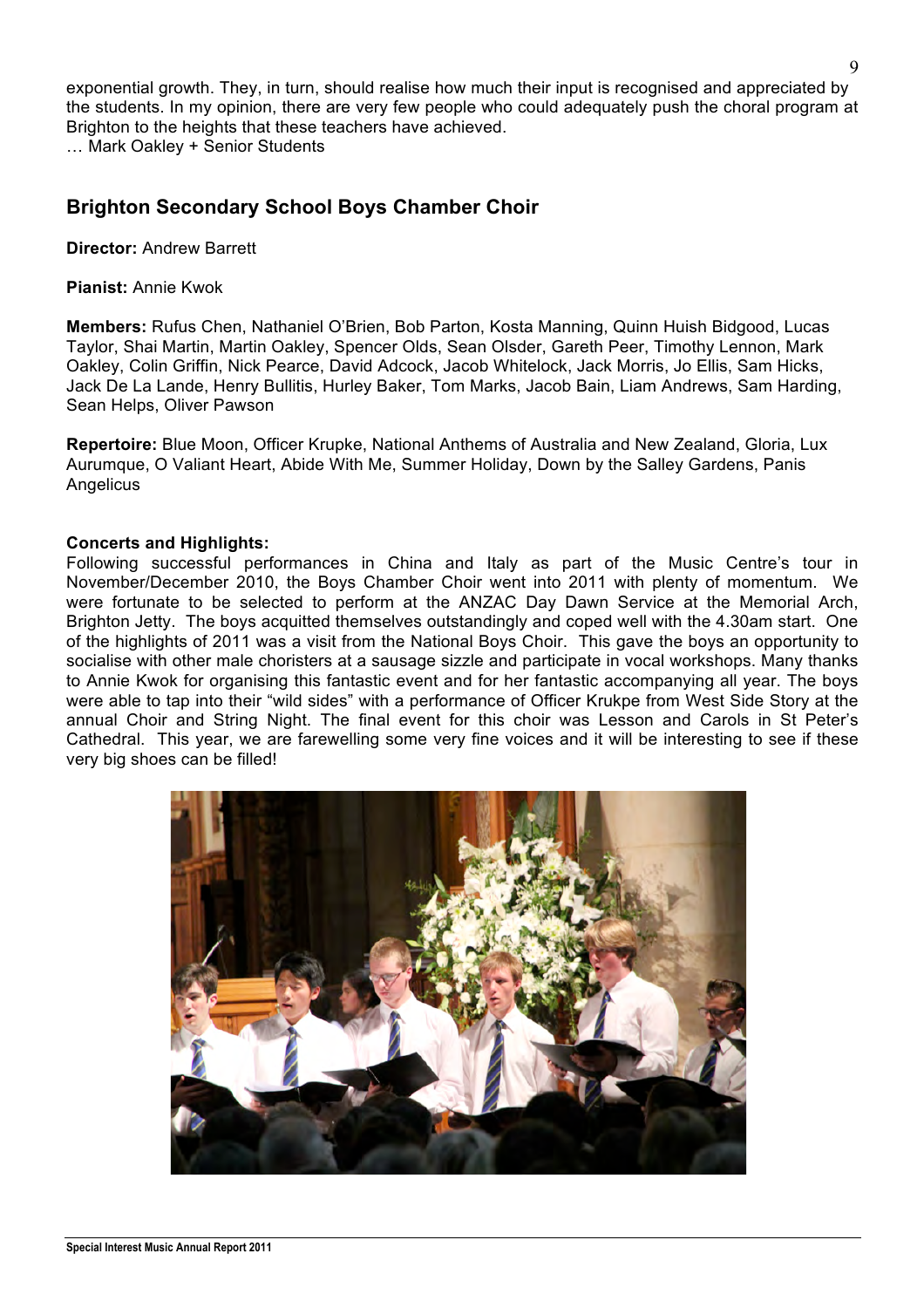# **Girls Chamber Choir**

#### **Director:** Annie Kwok **Pianist:** Andrew Barrett

#### **Members:**

#### **Soprano I**

Bastable, Lizzie Bellman, Charlotte Bergoc, Ella Boschma, Emma Burton, Jane Castilla, Sachi Chick, Caitlin Hok, Allison Leak, Vanessa Lee, Zoe Piercy, Helen Sard, Eliza

# **Alto I**

Aroutiounian, Nika Atherton, Louise Bouchier, Jade Bourke, Maddi Bull, Lucy Hartley, Sarah Hanlin, Rachael James, Alexander Kay, Enola Leech, Jasmine Lennon, Michelle Sherrah, Amy Tran, Emily

# **Soprano II**

Burton, Charlotte Chilman, Phoebe Gigger, Esther Lloyd, Sarah McKenzie, Kaitlyn Pearce, Shannon Simmons, Erin Squires, Emily Wagner, Kelsey

# **Alto II**

Aroutiounian,Vika Chandra, Madi Kay, Nadine Lukina, Elena Gillespie, Rose Goddard, Georgie Pope, Eleanor Sims, Maddie Taylor, Chloe Turner, Billie Williams, Katie Zhou, Adele

# **Repertoire:**

- 1. What a Wonderful World arranged by Audrey Snyder
- 2. Come Fly With Me arranged by Kirby Shaw
- 3. Under The Sea arranged by Roger Emerson
- 4. Dream a Dream arranged by Annie Kwok
- 5. Silent Night Annie Kwok
- 6. Carol of Prophecy Annie Kwok

# **Performances:**

- 1. Year Level String and Choir Night Tuesday 22<sup>nd</sup> November 2011
- 2. Sounds of Christmas Sunday  $4<sup>th</sup>$  December 2011
- 3. Lessons and Carols Monday  $12<sup>th</sup>$  December 2011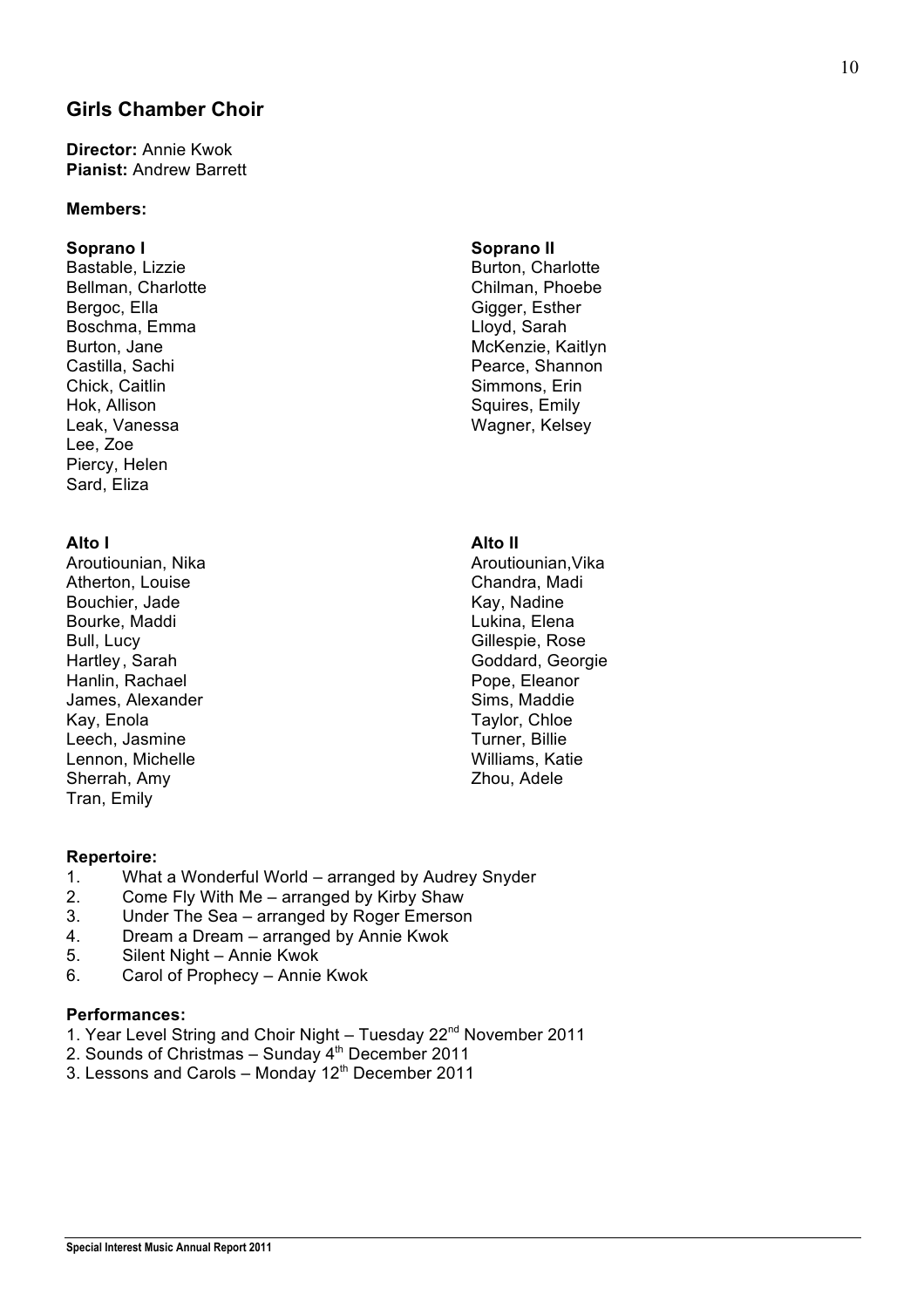# **Highlights:**

This year marked a significant change the choral structure at Brighton. Following the success of the Year 8 and 9 Girls Year Levels choirs, it was time to explore some different options to extend choral singing for the girls at Brighton Secondary School. From this thought process grew the idea of the Girls Chamber Choir – a choir to sing more varied, challenging and interesting repertoire.

While the concept had great potential, settling into the change took time, enthusiasm and perseverance. With this in mind, I absolutely believe that this year's Girls Chamber Choir have developed the most significantly alongside recent choirs in musicianship, performance etiquette and as an ensemble.

The choir consisted of 45 girls; 11 Year 8s, 18 Year 9s and 16 Year 10s with a variety of choral backgrounds, abilities and personalities. It took some persistent "trial and error" to find repertoire that was a good fit for these girls, musically and personality-wise, but when we did, they began to flourish. Their development in vocal technique has been exponential and their recent performance at Year Level String and Choir Night is evidence of their growth. We look forward to our final 2 performances at Sounds of Christmas on the Brighton back oval, and the beautiful Lessons and Carols at St Peters **Cathedral** 

Of note is how much this choir has improved in combining their theoretical learning with their singing. Sight singing, use of solfeige, clean pitching and harmonising by ear have been focal points this year for this choir. I look forward to hearing these voices progress to Concert Choir in 2012 and beyond, knowing that these students are not only developing as strong choristers, but all-round musicians.

The most exciting thing for me has been the growth in musical confidence of the choir. The 45 voices have become a choir with an energy and vibrancy; there is confidence and poise in their presentation and genuine joy in their performances. This has certainly been the year where the commitment to a performance has been hard-won, but all the more rewarding. We thank our outstanding accompanist, Andrew Barrett, for braving 45 girls every Tuesday morning, and for his reliability and wonderful musicianship. The success and growth of this group is directly linked to the quality of his musical support and playing.

2012 will see a refinement of this current choir to a chamber choir of 36 choristers, continuing the concept of extending girls' choral singing. This is a reflection of the strong basis of the choral program at Brighton Secondary School, and a healthy culture of singing as a part of being a musician.

# **Senior Percussion Ensemble**

**Director:** Billy James

# **Members:**

Jack De La Lande, Jess O'Reilly, Izzie Tunis-Notley, Liz Affleck, Sean Oldsner, Curtis Hall, Madison Chandra, Holly Szarkal and Madison Sims

# **Repertoire:**

SABRE DANCE by Aram Chatschaturjan Arr. Rafael Likjanik WOLF PACK SIZZLE By Nathan Daughtry OVERTURE FOR PERCUSSION ENSEMBLE By John Beck SNOWBOARDING By Kevin Lepper POLYPHONIES by Jared Spears FOUR WAY SPLIT by Murray Houlif TRAUMEREI by Robert Schuman Arr. WM.J. Schinstine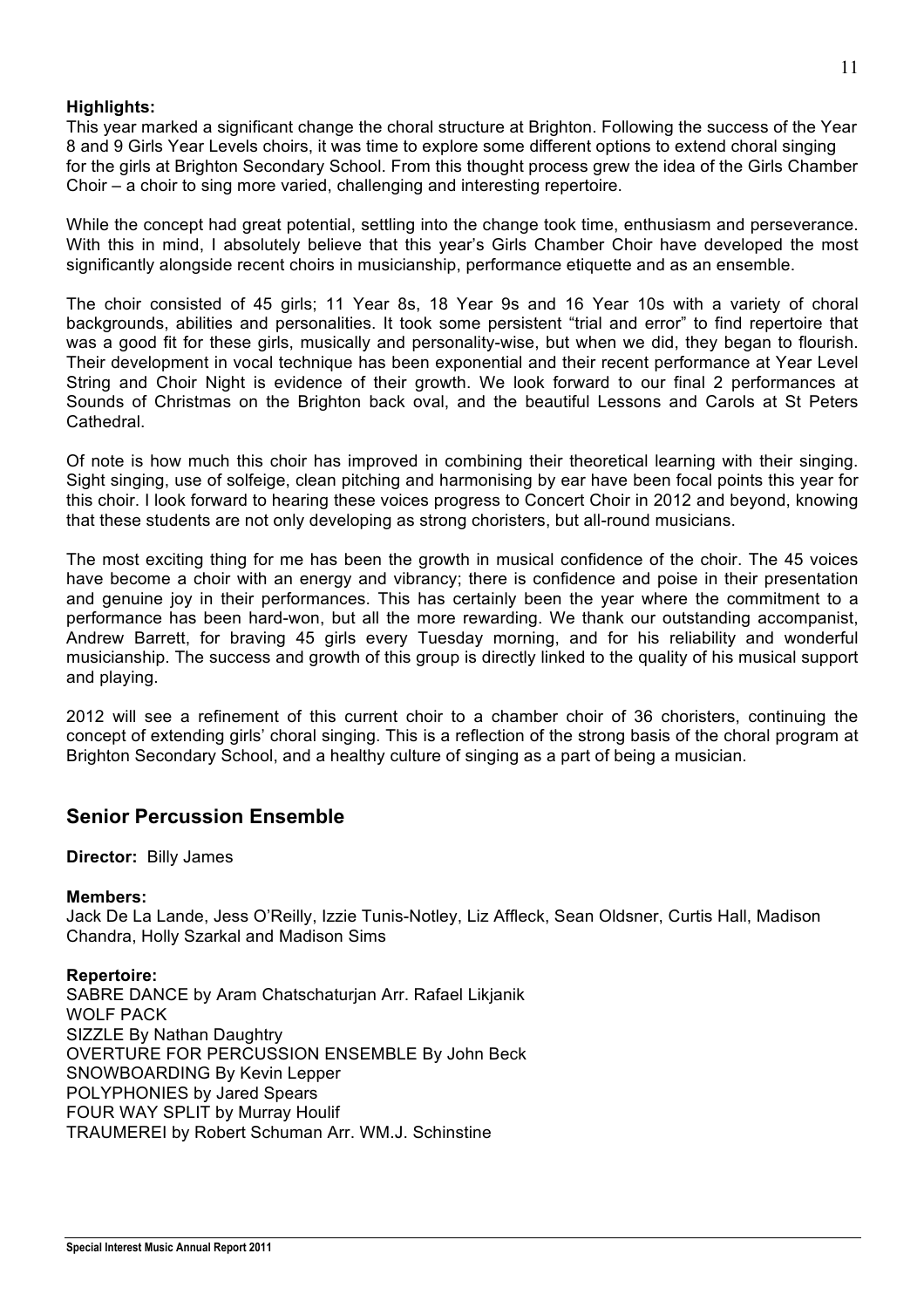| <b>Performances:</b> |                                      |                   |
|----------------------|--------------------------------------|-------------------|
| March                | Yr 8 classes                         | Hudson R          |
| August               | <b>Elder Hall Concert</b>            | <b>Elder Hall</b> |
| September            | Combined with Aberfoyle Park concert | Hudson R          |
| September            | <b>Percussion Showcase</b>           | Spence H          |

Hudson Room Hudson Room Spence Hall BSS

# **Highlights:**

The Brighton Secondary School Senior Percussion Ensemble has been one of six successful percussion ensembles during 2011. The Ensemble rehearsed Tuesday and Thursday during lunchtime. The aim of the ensemble is to promote a love of percussion music and experiment with a variety of genres and styles of both tuned and un-tuned percussion music.

Highlights of the year included playing at the Brighton Secondary School Percussion Showcase and the Elder Hall Concert 35<sup>th</sup> Anniversary Music Spectacular.

#### **Percussion Showcase**

The Ensembles that participated this year included:

Yr 8 Percussion Ensemble Yr 9 Percussion Ensemble Yr 10 Percussion Ensemble BSS Senior Percussion Ensemble BSS Junior Percussion Ensemble

#### **Soloists included:**

Jack De La Lande Madison Chandra Curtis Hall

# **Junior Percussion Ensemble**

**Director:** Michael Gillard

**Members:** Ralph Abregana, Charlotte Burton, Declan Hall, Sam Harding, Tim Lennon, Jaryd Opie, Dana **Sutton** 

**Repertoire:** Can Can by J. Offenbach arr. M. Houllif, Don't worry be happy by Bobby McFerrin arr. E.Borgas/M.Gillard

#### **Performances: Percussion Showcase**

#### **Highlights**

The Junior Percussion Ensemble has as its main aim to develop students' ensemble skills in a variety of tuned and un-tuned percussion instruments and musical styles. The current ensemble has enjoyed rehearsing and performing pieces from traditional repertoire as well as popular music. They have developed skills to be able hear and play drum, bass, chord and lead parts and improvisation that form part of today's music. Students should also be well prepared to take part in other ensembles such as the Senior Percussion Ensemble, Concert Band, Orchestra and Jazz bands.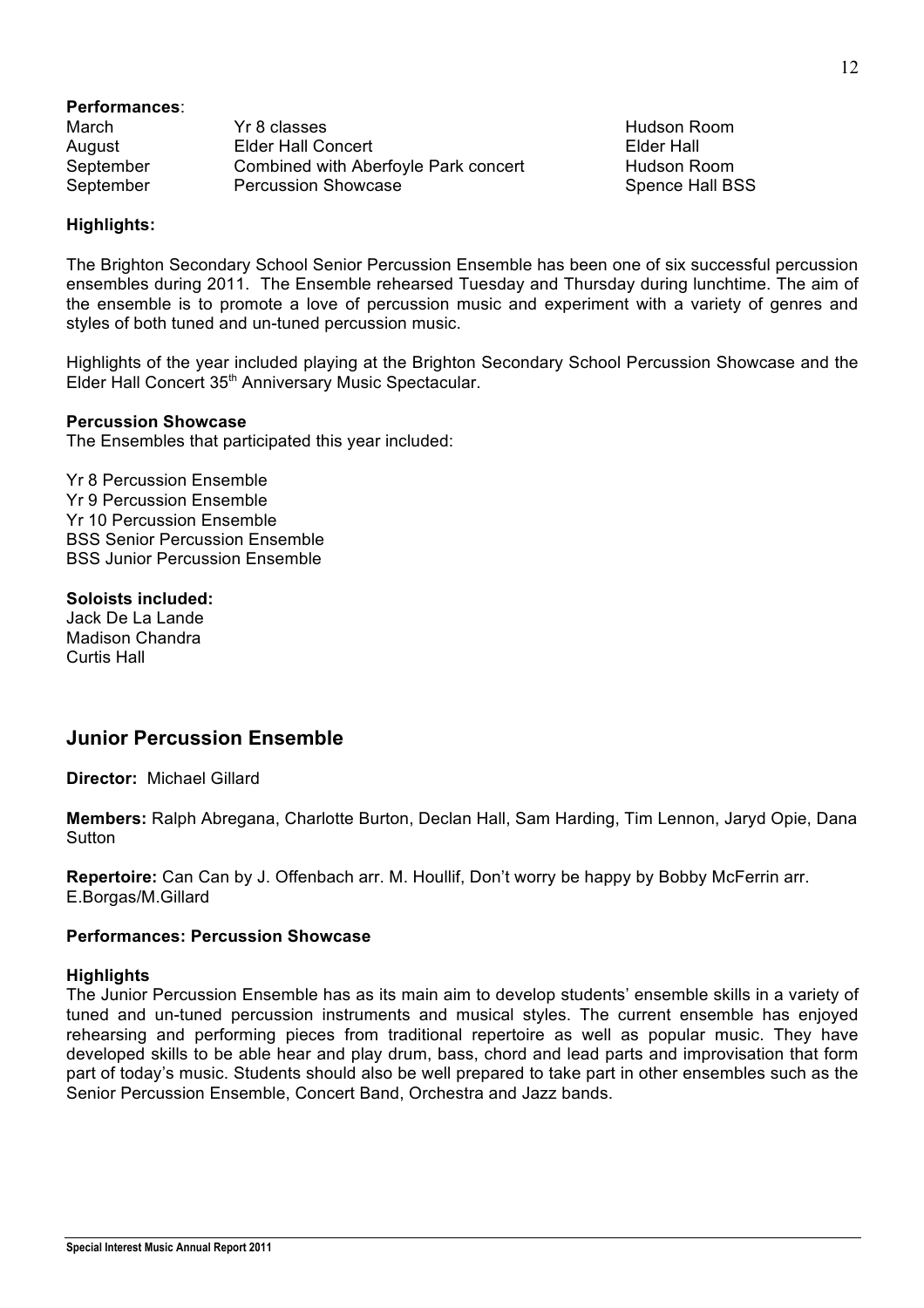# **Symphony Orchestra**

#### **Conductor:** Andrew Dean

#### **Members: B.S.S.O. [35th Anniversary Concert 2011]**

*Violin 1* Renae Fatchen Jo Ellis Freya Davies-Ardill Kiera Turner Hurley Baker Chloe Taylor Esther Gigger Mai Ly Irvine

#### *Violin 2*

Lauren Footner Jessica O'Reilly Kelsey Wagner Rosanna Lam Jane Burton Sarah Lloyd Zoe Lee Claire Sherrah

#### *Viola*

Alanah Bradey Matthew Richardson Salome Demetrashvili Nadine Kay Chloe Bremner

#### *Violoncello*

Amelie Meyer-Moelk Sonia Huang Harriet Davies Madison Sims Maddi Burke Phoebe Chilman

*Double Bass* Georgia Flinn Sam Harding Emma Akers \*

*Flute* Angie Hicks Kate Galbraith Emma Williams Lauren Carthew (picc.)

#### *Oboe*

Jess Hartley Charlotte Gillespie

*Clarinet* Chris Buckley Garry Huang Katie Williams

*Bass Clarinet* Olga Rodionova

*Bassoon* Elizabeth Affleck Amelia Chandra Rose Gillespie

#### *French Horn* Gina Nott Maisie Brown Natalie Williams Chelsea Bain Shannon Pearce Rebecca Adams

*Trumpet* Sean Helps Sam Hicks Marc Davis Jade Bouchier

*Trombone* Tara Bouchier Dylan Bentley Emily Legg (Bass)

*Euphonium* Kirsty Holt

*Tuba* Jacob Bain

*Timpani* Jack De La Lande

*Percussion* Madison Chandra Charlotte Burton Ralph Abregana

*Harp* Philippa McAuliffe †

*Piano* Shai Martin

\*Former Student East Adelaide Primary

**Repertoire:** The Planets - Mars and Jupiter, G. Holst Nimrod Variation from The Enigma Variations, E. Elgar

Fantasia on Greensleeves **R. Vaughan Williams** Crown Imperial March W. Walton Shepherds' Hey **P.** Grainger Selection from Wicked S. Schwartz

#### **Performances:**

Chaplains' Concert, Brighton Performing Arts Centre, 9th June 2011 35th Anniversary Concert, Elder Hall, 27<sup>th</sup> August 2011 Yr 12 Moderation Concert, Hudson Room, 29<sup>th</sup> September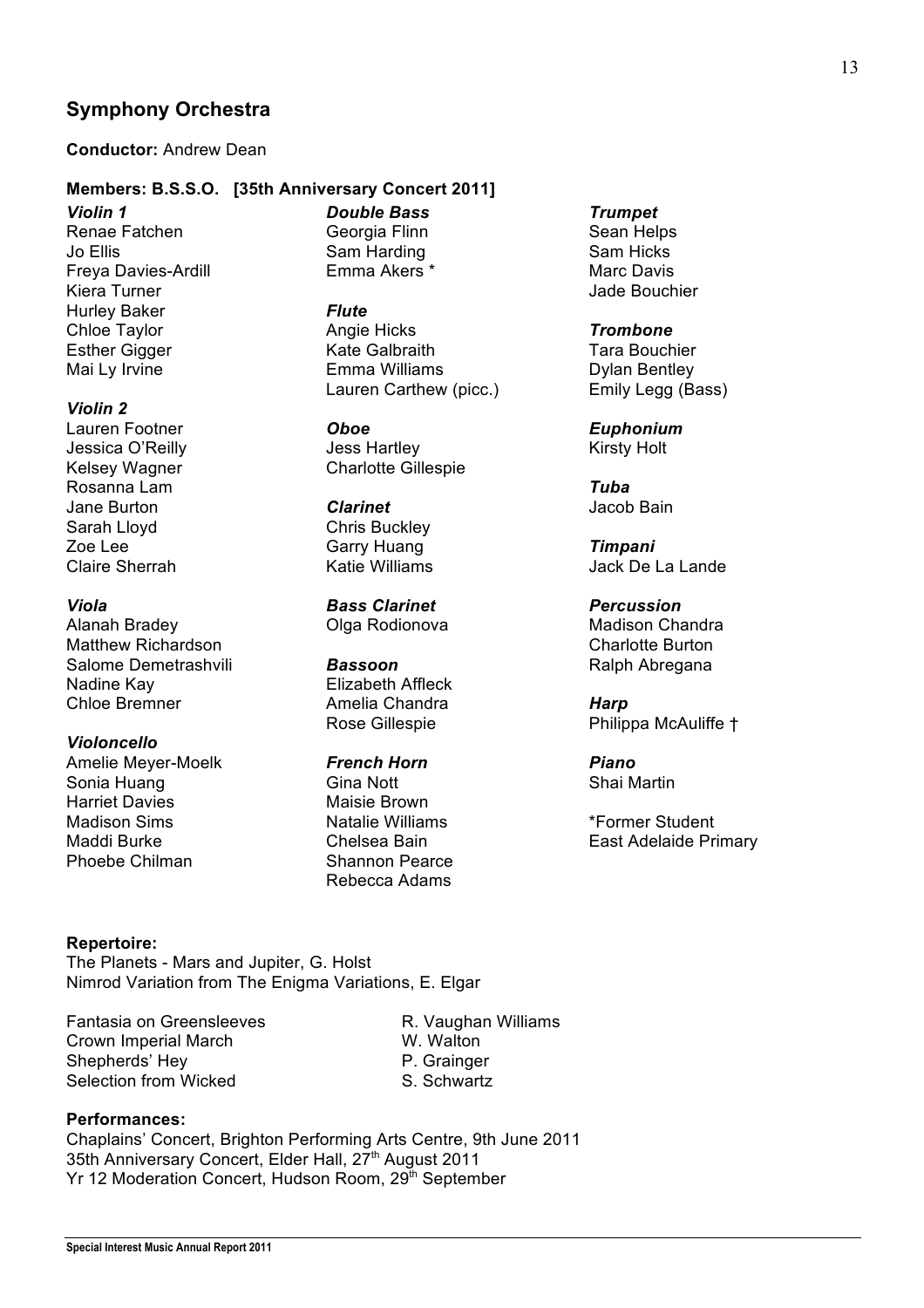# **Highlights:**

The Symphony Orchestra has had a rewarding year in 2011. The programme had a distinctly British flavour and included a larger orchestra for Holst's Mars and Jupiter – six French horns! The B.S.S.O. has performed at a very high standard and shown outstanding musicianship as evident in the high profile concerts. The orchestra rose to the challenges of the difficult repertoire and are a credit to their IMS and private instrumental teachers, who I thank for their unending support.

It has been a privilege to work with these young players again this year.



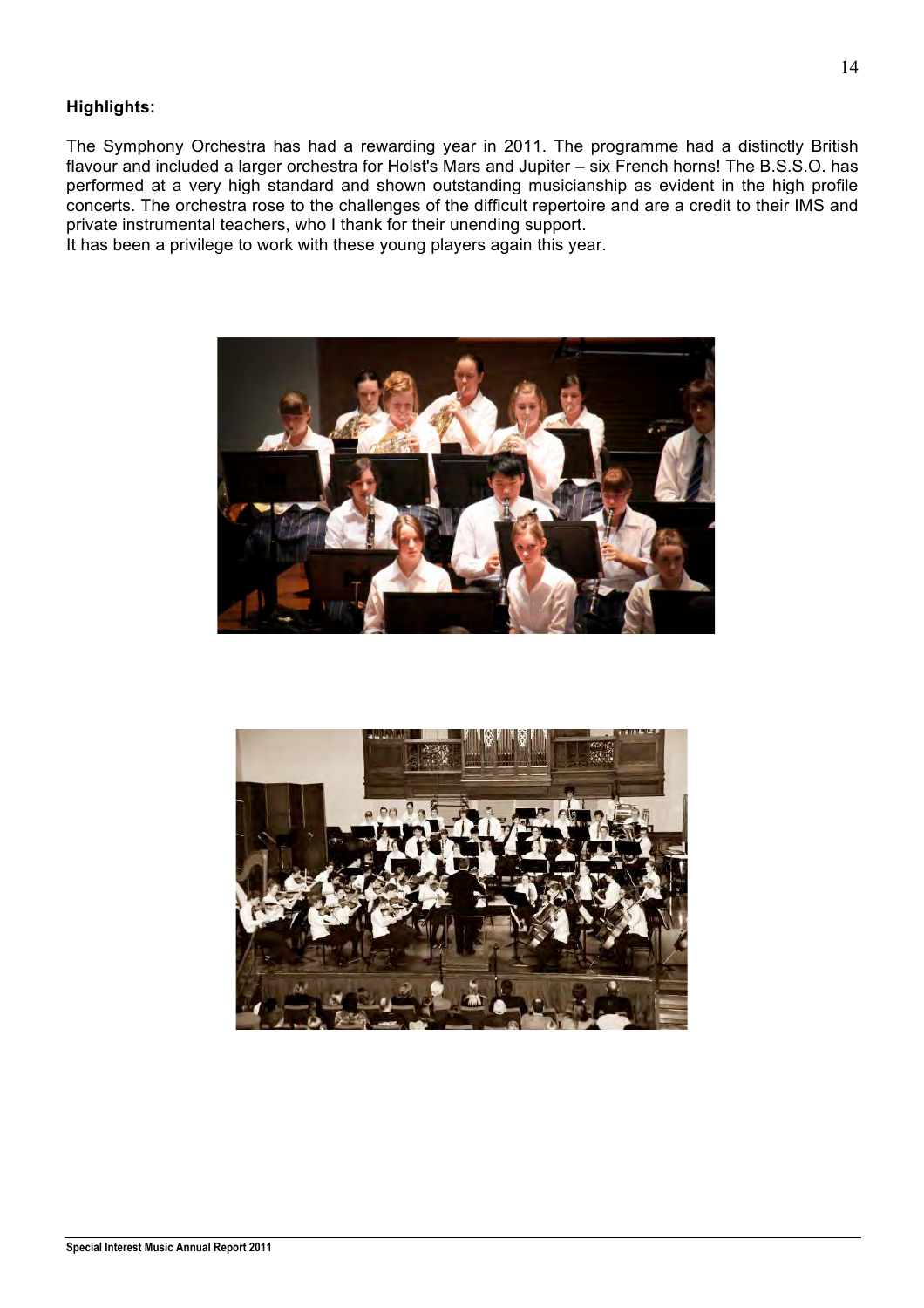# **Big Band 1**

# **Director:** Craig Bentley

# **Members:**

Jack Morris Sam Hicks Renae Fatchen Sean Helps Bob Parton **Spencer Olds** Mikaela Porter Chelsea Bain

Colin Griffin **David Adcock** Dylan Bentley Brad Rankin

# **Saxophones Trumpets**

Matthew Oulton Sapphire Collins-McBride

#### **Trombone Rhythm Section**

Kirsty Holt **Izzie Tunnis-Notley** Tara Bouchier **Chloe Taylor/Jake Taylor** 

#### **Repertoire:**

- Selection of traditional swing charts
- Blue
- What a Wonderful World
- That's How We Roll
- So What
- Good Time Charlie
- The Zachman Is Back
- Spanish Fire
- Its All Right With Me

#### **Performances:**

- SACE Board Merit Ceremony
- School Assemblies
- Generations In Jazz
- Southern Jazz Club
- Music Spectacular
- Jazz Cabaret
- Year 12 Ensemble Moderation

# **Highlights (include pictures/audio/video as applicable):**

Big Band 2011 has been a blast. We kicked off the year early, playing our first set at the Government House Merit Ceremony before jumping straight into learning pieces for Generations in Jazz, an annual event held in Mount Gambier and supported by musicians such as James Morrison and Ross Irwin.

This year the division 1 Big Bands were adjudicated by special guest Gordon Goodwin, a famous Jazz writer and performer.

The trip to Gambier is always an exciting event, with both Big Bands and this year a Jazz choir bussing it up for a weekend of great music. Braving the mud, slush and cold weather we trouped out and performed the best we could and did ourselves proud. As a reward for our hard work we were treated to a fantastic show including performances from James Morrison, Emma Pask, The Idea of North, Gordon Goodwin and a "street band" complete with dancing sousaphone. One of our band, Sam Hicks, was even lucky enough to be selected to play in the division 1 super band.

Our next gig was for the Southern Jazz Club at the Highway Hotel. A fun night with some old classic tunes as well as some more recent charts. After this we opened the Music Spectacular Concert and performed as an assisting artist in the Festival of Music.

The grand finale for the ensemble was of course the Jazz Cabaret. A spectacular way to finish, showing off all the pieces we had learnt throughout the year, giving us the opportunity to frock up, dance and enjoy playing together one last time. New talent was brought out and the year 12's farewelled, before a combined encore of Big Band 3. What better way to end a fun and productive year.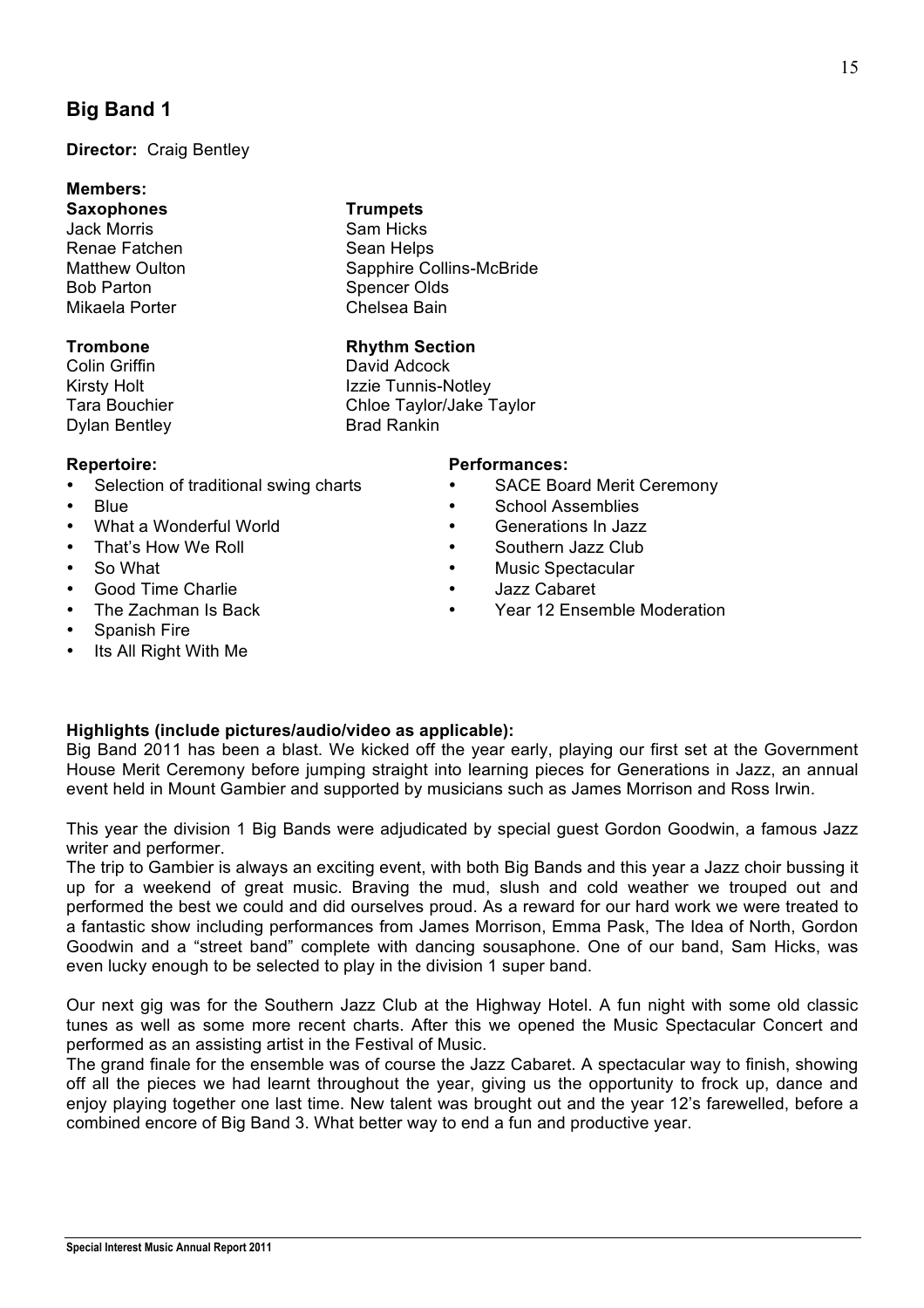# **Big Band 2**

**Director**: Mark Cameron-Smith

# **Members:**

# **Alto Saxophone**

1. Oliver Pawson 2. Carly Ludemann

# **Tenor Saxophone**

1. Tom Marks 2. Toby Sorokin

#### **Baritone Saxophone**  James Baird

**Trumpet**

- 1: Shannon Pearce Marc Davis
- 2: Esther Gigger
- 3: Jade Bouchier
- 4: Joel Morgan

# **Repertoire:**

- The Girl from Ipanema
- In the Mood
- The Jazz Police
- The Chicken
- Doxy
- Willow Weep for Me
- Walking with Giants
- Friend Like Me
- Don't Stop
- Still Rock and Roll to Me

# **Highlights**

- This year has been a rebuilding year as far as brass and rhythm section goes. With a completely new trombone section (most of the 5 players were new to the instrument less than a year ago) and only one trumpet player with prior experience, the band's repertoire was simplified significantly to allow players to learn the stylistic nuances of Big Band jazz.
- The focus for the year was on producing tight ensemble playing and on developing several strong improvisers with view to graduation into Big Band 1 next year.
- Since completing the auditions for 2012 we have noticed that the goals of development have been successful with some very strong auditions from BB2 players that have taken places from BB1 positions. The band will again need to rebuild the rhythm section as all but the bass player have moved on. The percussion/drum chairs are proving particularly difficult to attract auditionees.
- The band will not participate in the Generations in Jazz band competition at Mount Gambier this coming year.
- The focus for the year will be on improvisation and jazz style/swing feel.

# **SoundHouse**

1: Natasha Hollamby 2: Katie Williams 3: Kaya Nicholls Rhys Williams B: Emily Legg

# **Piano**

Jenny Liu

# **Guitar**

Dasha Romanowski

# **Bass**

Chloe Taylor (Term 1) William Coote

# **Drums**

Aaron Warner

# **Performances:**

- Generations in Jazz
- Southern Jazz Club
- Various Assemblies
- Open Night
- BPAC opening
- Jazz Cabaret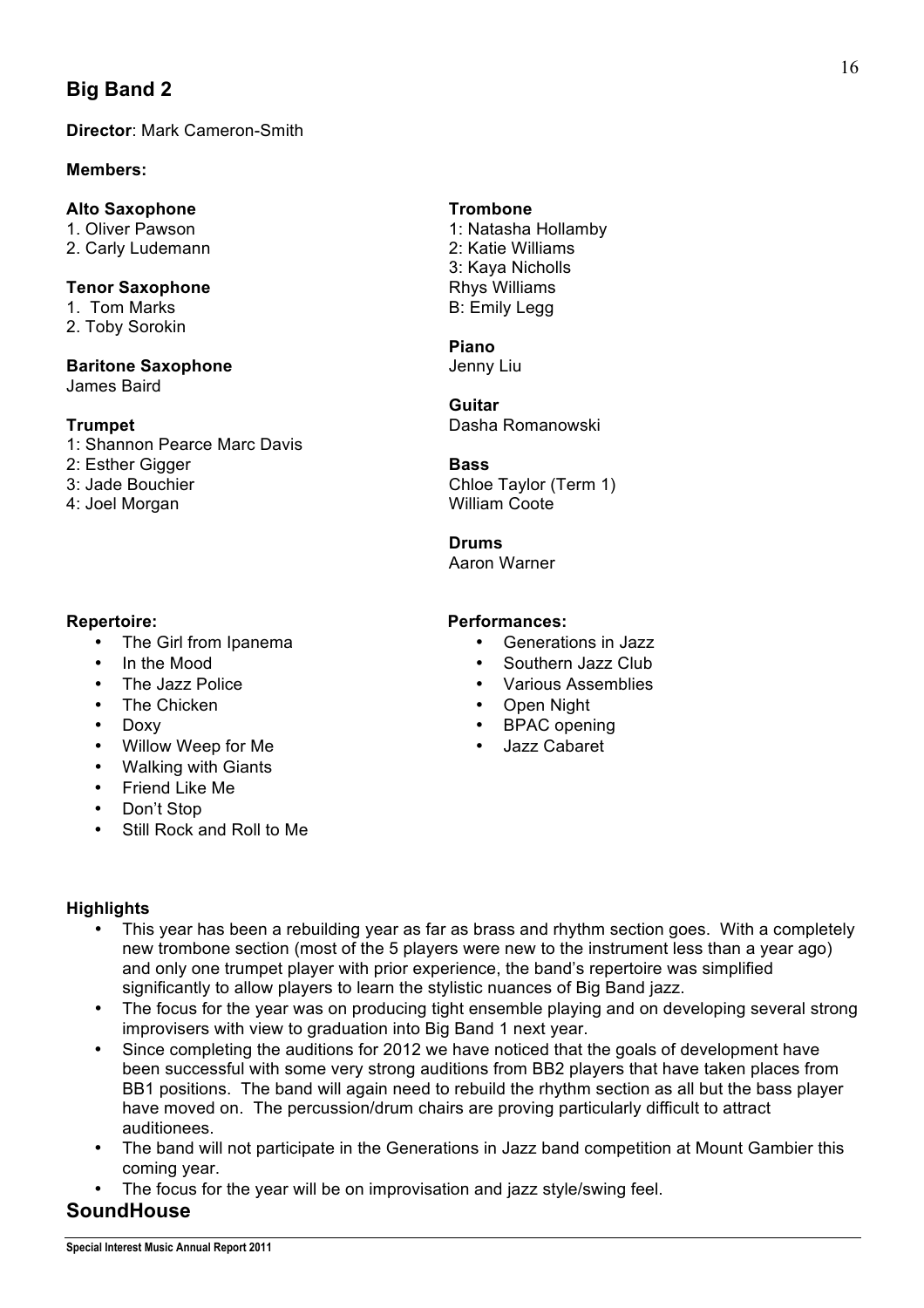**Repertoire:** Sibelius 110, Sibelius 201, Auralia/Musition, ACID, Groovy Music

#### **Performances:**

- Thursday  $9<sup>th</sup>$  June 2011 Sibelius 110
- Thursday  $16<sup>th</sup>$  June 2011 Groovy Music
- Saturday  $25<sup>th</sup>$  June 2011 Sibelius 201
- Thursday  $30<sup>th</sup>$  June 2011 Sony ACID
- Wednesday 31<sup>st</sup> August Sibelius 7 Launch
- Wednesday  $31<sup>st</sup>$  August Auralia/Musition Launch

# **Highlights**

Courses this year have been well attended and have received positive feedback from all attendees. The bulk of the courses happened in Terms 2 and 3 which seems to have been an opportune for attendees. The 3-hour courses were run on week nights with the full-day courses run on Saturdays. This year saw Mark Cameron-Smith writing (from scratch) a Sony ACID course. The course booklet stretched to over 40 pages taking the course attendees from no prior knowledge through to advanced concepts and functions in the ACID programme such as MIDI recording and film-scoring.

This year also saw the launch of Sibelius 7 as well as the launch of Auralia/Musition 4.5 and the new Cloud version. Sibelius 7 is a completely new interface for the software and has extremely high computer requirements. This has required us to upgrade our operating system to Windows 7 however the processing power of the SoundHouse computers is now beginning to struggle – in fact in cannot run the latest version of Sibelius smoothly. We will require new hardware soon – I estimate that a submission will be necessary by the middle of next year. As far as courses go it will be difficult to teach Sibelius 7 with computers that don't work so in the meantime I expect that Sibelius 6 will need to be installed too.

Launch of Auralia/Musition 4.5 and 'Cloud' version – the 'cloud' version is due for release in Jan 2012. It will require new licensing, however the idea is that students can access Auralia and Musition from anywhere in the world. This will fit in perfectly with our one-to-one program and further enhance the delivery of our Musicianship curriculum.

# **Concert at Tropeano 7/3/2011**

**Trumpet Solo -** Sean Helps **At the piano -** Andrew Barrett **Trumpet Concerto** - Arutunian **Oboe Solo -** Jess Hartley **At the piano –** Andrew Barrett **Oboe Concerto -** Saint Saens **Violin Solo -** Joe Ellis **At the piano** Jeffrey Kong Meditation from 'Thais' - Massenet **Clarinet Solo -** Christopher Buckley **At the piano** Jeffrey Kong Clarinet Concerto 2nd Mvt - Mozart Bagatelle 1<sup>st</sup> Movement - Finzi Fantasy Piece No. 1 - Schumann **Piano Solo -** Ben Betelli **Orchestral part played by** Jeffrey Kong Piano Concerto Number 3 in C Minor - Beethoven

**Vocal Solo -** Hannah Greenshields **At the piano –** Jeffrey Kong Sheep May Safely Graze by Bach Oh! Quand je dors by Franz Liszt La diva d'lempire - Satie O mio babino caro - Puccini **Piano Solo –** Callum Gunn Rhapsody in G Minor - Brahms **Violin Solo -** Tong Zhang **At the piano –** Jeffrey Kong Ziegunerweisen - Sarasate Czardas - Monti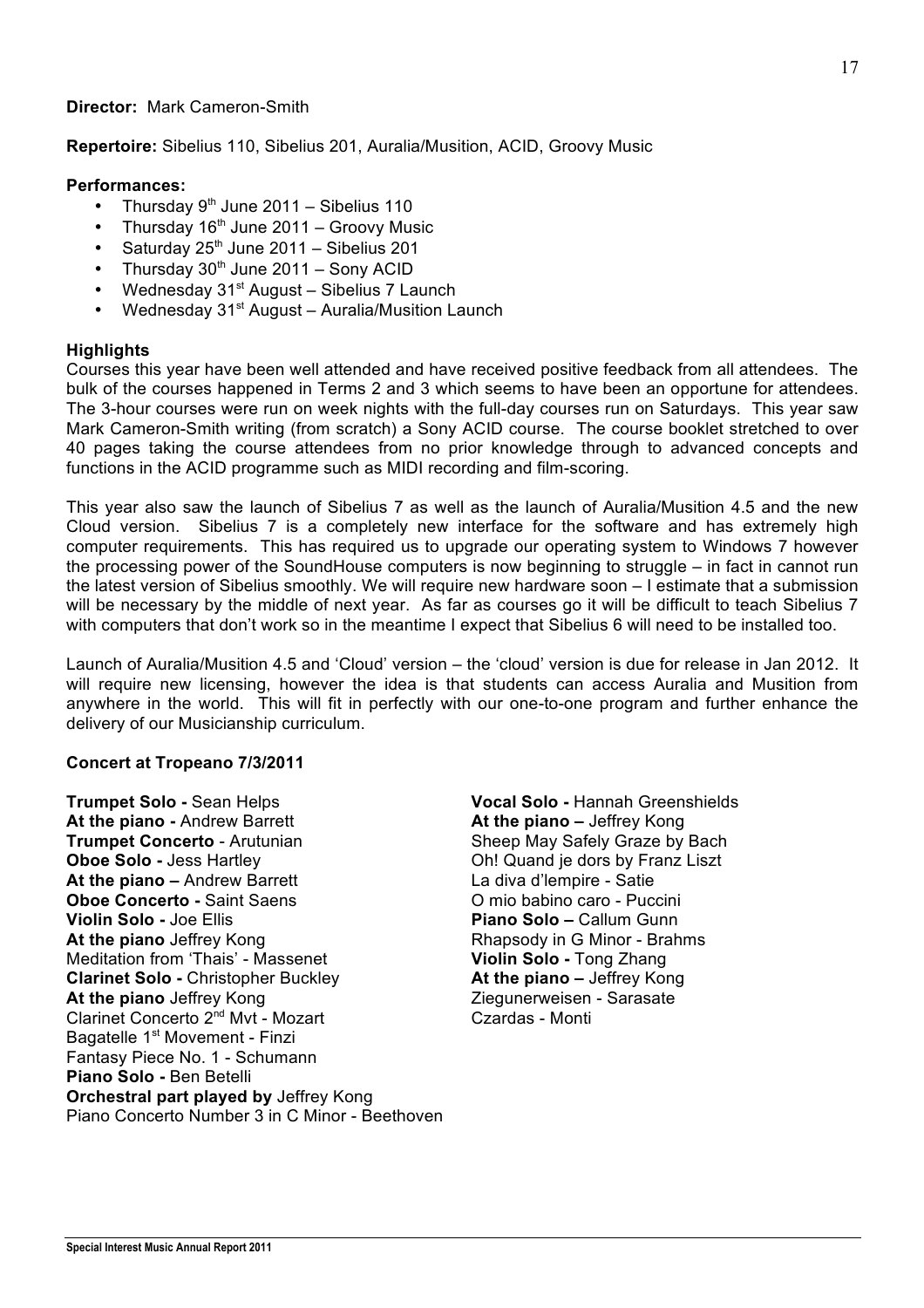# **Program for Open Day at Government House 3rd April 2011**

- Shai Martin Clair de Lune by Debussy; Misty by Errol Garner Nick Pearce – 'The Little Owls still Cry' - Janacek
- Angela Hicks Morceau de Concours by Faure; Ostinato by John Rutter Tara Bouchier – Trombone Concerto by Rimsky-Korsakoff; Sonata by Telemann Clare Lennon – Prelude by John Rutter; Suite Modale mvt I and III by Bloch Matthew Oulton – Superwoman; Classical Works for Saxophone
- Jess Archbold Suit Antique by John Rutter; Concerto in D by Reinecke; Concerto in G by Quantz
- Dylan Bentley Fantasy of Trombone
- Christopher Buckley  $-2^{nd}$  Movement of Clarinet Concerto by Mozart
- Emily Squire Traumerei by Schumann
- Jack Morris Brazilliera by Milhaud'
- David Adcock Intermezzo Op 118 number 2 in A by Brahms
- Chloe Bremner 'Angel' 'If I were a bell' and 'Fields of gold'
- Piano Accompanists: Henry Bullitis, Andrew Barrett and Jeffrey Kong

# **Music Events/Concerts/Highlights of 2011**

- 8/2/2011 SACE Board Merit Ceremony at Government House (Big Band 1+ J Kong + D Thomson)
- 12/2/2011 'Carnivale' held in Adelaide showground, Rachael Bartholomew
- 19/2/2011 Fundraising Concert for 'Disaster in Japan' at Christie Beach Uniting Church, J Kong + Henry Bullitis
- 22/2/2011 Year 8 Music Parents Information Night Performers: Joe Ellis, Heavy Metals, Mei-Li, Chris Buckley
- 3/3/2011 Student Leadership & Recognition Assembly for Middle School: Big Band 1, Advance Australia Fair was sung by Mark Oakley, trombone solo by Dylan Bentley
- 3/3/2011 Student Leadership & Recognition Assembly for Senior School: Big Band 1, Advance Australia Fair was sung by Hannah Greenshields, Jazz Duo by Shai Martin and Izzy Tunis-Notley
- 7/3/2011 Allambi Age-care Facility Year 9 Special Interest Music students, guest harp player from primary school and Annie Kwok
- 7/3/2011 Tropeano Convention Centre, Sean Helps, Jess Hartley, Christopher Buckley, Hannah Greenshields, Callum Gunn, Tong Zhang, Ben Betelli, Andrew Barrett and Jeffrey Kong
- 10/3/2011 Brighton Secondary School Governing Council AGM, Callum Gunn, International Germany student Ameli Meyer-Moelck on cello
- 13/3/2011 Daniel Baldino Wedding, Shai Martin, Sean Helps, Collin Griffin, Hannah Greenshields, Tong Zhang and Jeffrey Kong
- 16/3/2011 Don Dunstan Foundation Conference, Prime Minister Julia Gillard Key Note Speaker, Brighton Secondary School Brass Ensemble, Sean Helps, Sam Hicks, Sapphire Collins-McBride and Chelsea Bain on trumpet, Colin Griffin, Tara Bouchier and Dylan Bentley on trombone, Jacob Bain and Emily Legg on Tuba
- 19/3/2011 Harmony Day, all the Year Special Music students learned to dance with Stephen from Step Out, Big Band 2 performed in the quadrangle, Greek Music - Peter Zacharia
- 3/4/2011 Year 12s Solo Performance students and selected students performed at Government House Open Day
- 6/4/2011 Mark Gaydon Recital & master class, Karina Leatch, Renee Fatchen, Jack Morris, Liz Affleck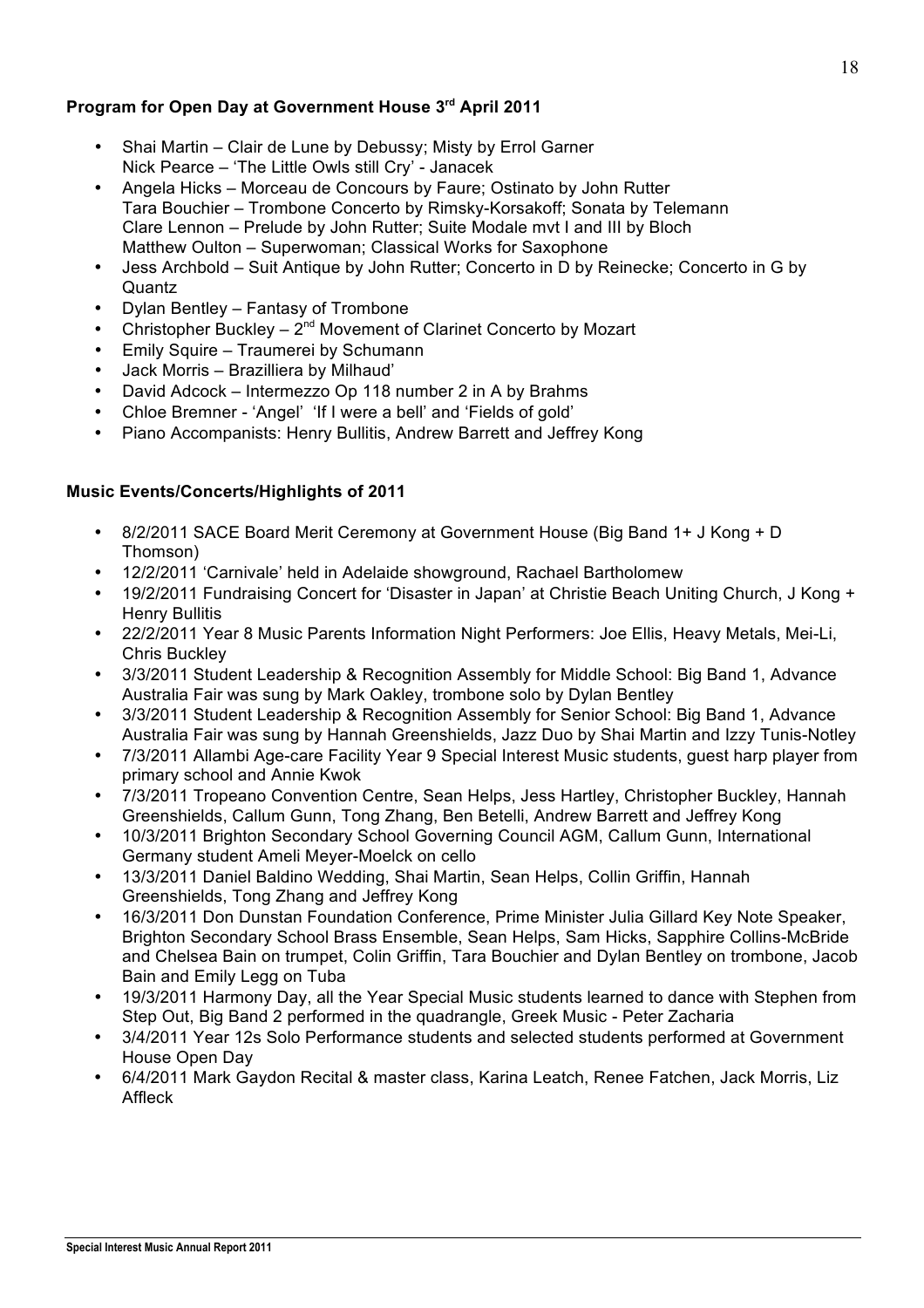# **Term 1 (Holiday)**

- Villers Bretonnuex, France visit by 8 BSS students with Olivia O'Neill and Jeffrey Kong
- 25/4/2011 ANZAC Day Service at Brighton Jetty Road, BSS Boy's Choir, the recording of the Dawn Service Hymns provided by Jeff Kong is included in Holdfast Bay Council website
- 1/5/2011 Japanese International Children's Day Celebration (Fundraising Day) sponsored by Australia and Japan Association at Cowandilla Primary School, Ms Amie Flink and Year 9 Japanese language Class

# **Term 2**

- 6/5/2011 Generation in Jazz at Mount Gambier, Big Band 1 and 2, Craig Bentley, Andrew Barrett and Mark Cameron-Smith
- 19/5/2011 Opening of Performing Arts Centre Jazz Choir
- 2/6/2011 Italian National Day at Fogola Fulan Centre, Combined Choir, Italian National Anthem was sung by Hannah Greenshields and Mark Oakley, Brass Ensemble (New work by Andrew Barrett), Hannah Greenshields (O Mio Babbino Caro by Puccini), Nella Fantasia played by Sean Helps, Jess Hartley and Charlotte Gillespie (music arranged by Jess Hartley), Prelude and Allegro by
- 5/6/2011 Hannah Greenshields Recital at Malvern Uniting Church assisting artist Ben Betelli, Callum Gunn and J Kong
- 19/6/2010 Chaplains Concert at St Peters Church, Glenelg with Brighton Secondary School Sinfonia and Orchestra
- 25/6/2011 Alliance Francaise presents Fete de la Musique in Rundle Mall, Rachael Bartholomew, Izabella Tunis-Notley and Shai Martin

# **Term 3**

- 26/7/2011 Hakua Japanese Welcome Assembly in BSS PAC, Advance Australia Fair Dylan Bentley, Japanese National Anthem – Sachi Castella and Year 9/10 Choir singing Va Pensiero by Verdi
- 3/8/2011 Recitals Australia Lunch-Hour Concert at Pilgrim Church, Tong Zhang violin and Jeffrey Kong piano
- 6/8/2011 Fundraising Concert with Adelaide University Medical Student Orchestra at Mercedes Adelaide, Hannah Greenshields, Tong Zhang and Chris Liu
- 7/8/2011 Fundraising Concert with Adelaide University Medical Student Orchestra at Mercedes Adelaide, Jack Morris, Sean Olsder, Sean Helps, Adele Zhou and Emily Squire
- 17/8/2011 Demonstration Concert for University of Third Age, Year 9/10 Choir, all program
- 18/8/2011 Engaging in Asia Korean and Chinese Music presented by Kelly Lee (Year 8 2012), Chris Liu
- 18/8/2011 A Girl with a Dog A Clarinet Scholarship is set up for 2012, performers Renae Fatchen and Lauren Footner
- 27/8/20128/8/2010 SIMC 35<sup>th</sup> Anniversary Concert in Elder Hall, Old Scholar Trombonist Julian Bain and Violinist Lucas O'Brien
- 31/8/2011 Lunch Hour Concert at Flinders University, Georgia Flinn, Shai Martin, Sean Helps, Tom Marks, Dylan Bentley, Hannah Greenshields, Mark Oakley and Sean Olsder
- 1/9/2011 BSS Second Round SIMC Audition
- 6/9/2011 Second Summative Examinations for Solo Performance, Performance Special Study and Ensemble Performance
- 6/9/2011 Piano Handover Yamaha Grand Piano from Lions, Mr and Mrs Hartley, Mrs Dean, the other donor of piano. Performers: Sam Hicks, Hannah Greenshields, Georgia Flinn, Jun Kang, Kate Galbraith, David Adcock, Chris Liu, Shai Martin and Gina Chadderton
- 6/9/2011 Concert at Fremont Elizabeth School Peter Zacharia and Jeff Kong
- 10/9/2011 Chris Buckley
- 10/9/2011 AMEB Exam for strings, Hurley Baker and Jeff Kong
- 10/9/2011 Australian International Festival Italian Songs Hannah Greenshields
- 14/9/2011 Primary Schools Music Festival Sam Hicks and Jeff Kong
- 14/9/2011 Brighton Secondary School Percussion Showcase Billy James
- 16/9/2011 Primary Schools Music Festival Jo Ellis and Jeff Kong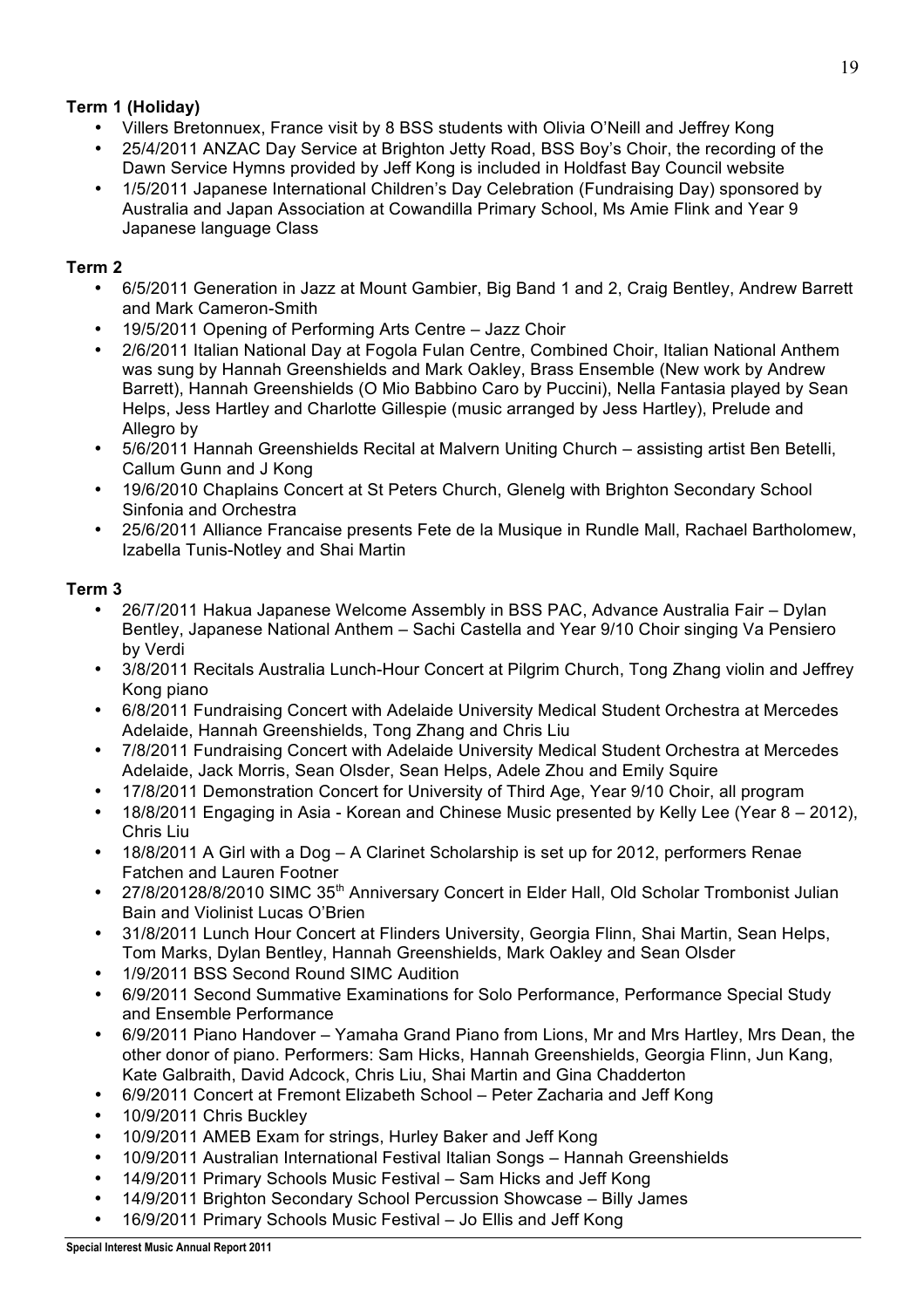- 17/9/2011 Primary Schools Music Festival Ilfracombe Illusion
- 17/9/2011 Primary Schools Music Festival Izabella Tunis-Notley
- 18/9/2011 Primary Schools Music Festival Eliza Sard
- 18/9/2011 Primary Schools Music Festival Shai Martin
- 20/9/2011 Primary Schools Music Festival Colin Griffin
- 20/9/2011 Primary Schools Music Festival Big Band 1
- 21/9/2011 Primary Schools Music Festival Big Band 2
- 21/9/2011 Recitals Australia Concert Year 12 Soloists with Annie Kwok and Andrew Barrett
- 22/9/2011 Primary Schools Music Festival Brighton Sparks, Sean Helps, Jess Hartley, Charlotte Gillespie and Jeff Kong
- 27/9/2011 SACE Stage 2 Practical Examinations
- 29/9/2011 SACE Stage 2 Practical Examinations

# **Term 3 (Vacation)**

- 2/10/2011 Yamaha Accompanist Guild Master Classes David Adcock and Christopher Buckley
- 4/10/2011 Adelaide University Audition for vocal students Hannah Greenshields
- 5/10/2011 Adelaide University Audition for wind instruments Sean Olsder, Renee Fatchen
- 5/10/2011 South Australian Public Teaching Awards, Hannah Greenshields, Shai Martin, Sean Helps, Sean Olsder and Jeff Kong

# **Term 4**

- 20/10/2011 Public School Music Festival (Southern Region) Mark Oakley and Jeff Kong
- 21/10/2011 Jazz Cabaret in Glenelg Function Club, Big Band 1and 2, Ratpack and Soloists
- 23/10/2011 St Hilarion Feast at Seaton Hannah Greenshields, Chloe Bremner, Freya Davies and Jayden Rowell
- 26/10/2010 Valedictory & Presentation in Adelaide Convention Centre, BSS Brass Ensemble, Shai Martin & Izzie Tunis-Notley, Hannah Greenshields & Mark Oakley, Sean Helps, Year 12 **Singers**
- 13/11/2011 175<sup>th</sup> SA Birthday Celebration in SA Government House in the presence of H.E. Rear Admiral Scarce, Year 10 String Quartet (A and B), Kate and Chris Buckley, Katie Clarinet Quartet, Viva Zhang
- 15/11/2011 Music Support Group party Ratpack and incidental music from Year 8 SIM Stephani
- 15/11/2011 Strings and Choir Evening at school
- 20/11/2011 Andrew Southcott Garden Party at Springfield House Ratpack, Viva Zhang and Jeff Kong
- 24/11/2011 Charity Assembly David Adcock and Jacob Whitelock, Year 9 Concert Band and Big Band 2
- 25/11/2011 Holdfast Bay Mayoral Garden Party Hannah Greenshields, Chris Buckley, Dylan Bentley and J Kong
- 25/11/2011 Chinese Language Awards evening held at Walford College Tong Zhang, Chris Liu, Adele Zhang, String Quartet – Nadine Kay, Rosanna Lam, Mathew Richardson and Phoebe Chilman
- 25/11/2011 Holdfast Bay Mayoral Garden Party Chris Buckley, Dylan Bentley, Hannah Greenshields and J Kong
- 30/11/2011 Performance at Adelaide Secondary School for English Viva Zhang, Garry Huang and Bob Parton
- 2/11/2011 Anglicare Christmas Party for the volunteers' Jayden Rowell, Chloe Bremner, Bob Parton, Martin and Mark Oakley
- 4/12/2011 Sound of Christmas held at BSS back oval, Year 8 Concert Band with Year 8 Percussion and Year 8 Strings, 'Limited Edition' and more
- 7/12/2011 Welcoming BSS new staff at Conference Room, Emily Squire and David Adcock
- 12/12/2011 Carols and Lessons Service at St Peter Cathedral
- 14/12/2011 Legacy Widow's Club Christmas gathering, Year 8 Special Interest Music students, Harriet Davis, Andrew Barrett and Jeff Kong